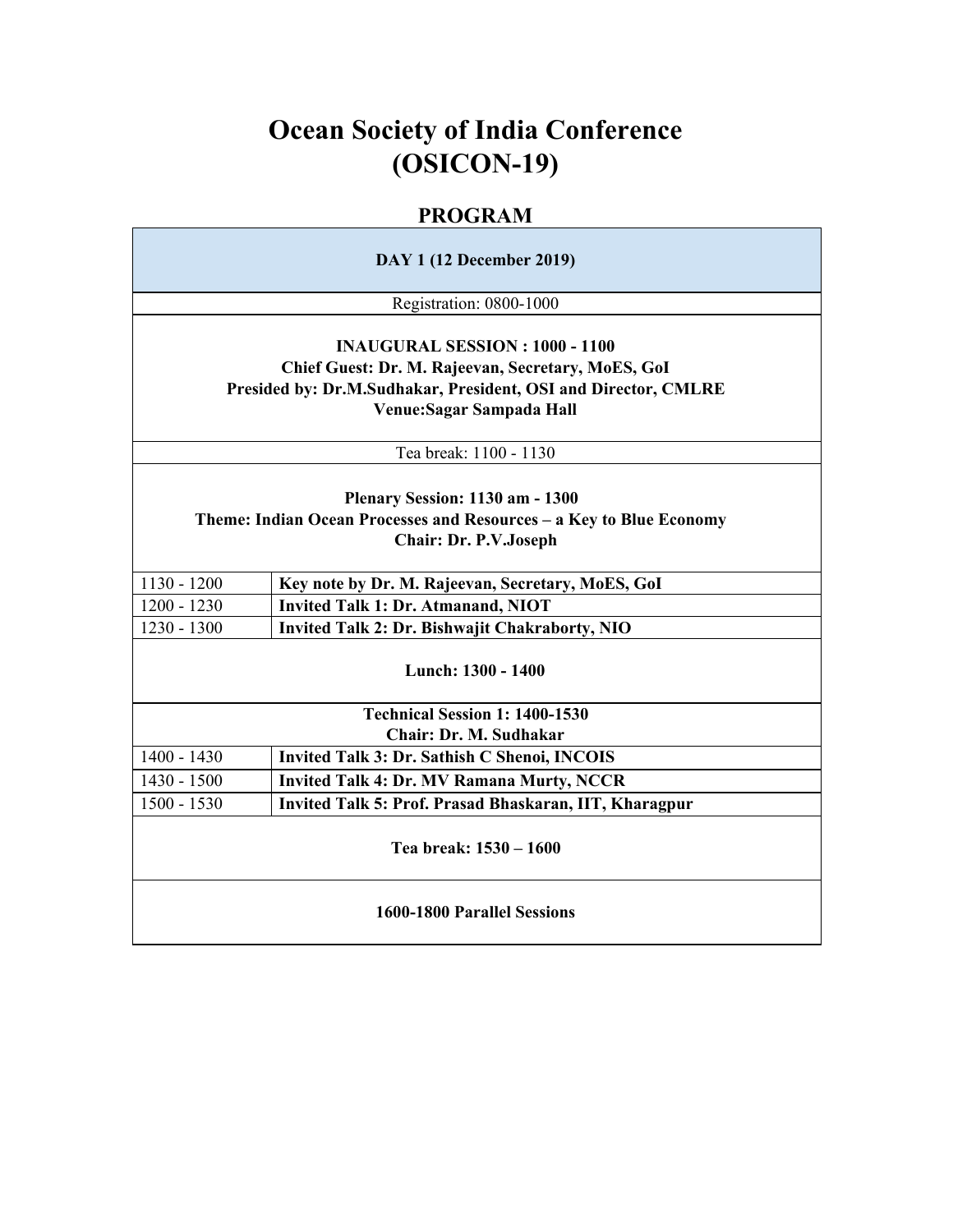## **Theme: Ocean Processes**

**Venue: Sagar Nidhi Hall (Conference room), South Block, 2nd Floor, Atal Bhavan**

| Reg. No.         | <b>Time slot</b> | <b>Title of Paper</b>                                               |
|------------------|------------------|---------------------------------------------------------------------|
| <b>Lead Talk</b> | 16:00-16:20      | Lead Paper 1: Indo-Pacific climate modes and their                  |
|                  |                  | impact on Indian coasts                                             |
|                  |                  | Dr. Gnanaseelan                                                     |
| OSICON2019/058   | 16:20-16:30      | Wind driven circulation study in the Bay of Bengal with             |
| AP               |                  | radiation boundary conditions in Modular Ocean Model.               |
|                  |                  | Siddhesh Tirodkar, Rajesh Chauhan, Mousumi Sarkar,                  |
|                  |                  | Manasa Ranjan Behera, Sridhar Balasubramanian                       |
| OSICON2019/146   | 16:30-16:40      | of<br>Evolution,<br>Characteristics<br>clouds<br>monsoon<br>$\cdot$ |
| AP               |                  | propagation and dissipation.                                        |
|                  |                  | Lakshmi.P, C.A.Babu                                                 |
| OSICON2019/283   | 16:40-16:50      | Run-off and tidal forcing on suspended sediment transport           |
| AP               |                  | of Cochin estuary, West coast of India.                             |
|                  |                  | Vinita J., Revichandran C., Muraleedharan K. R.,                    |
|                  |                  | Shivaprasad A., Sebin J.                                            |
| OSICON2019/001   | 16:50-17:00      | On the relationship between north India summer monsoon              |
|                  |                  | rainfall and east equatorial Indian Ocean warming.                  |
|                  |                  | Ramesh Kumar Yadav & Mathew Koll Roxy                               |
| OSICON2019/015   | $17:00 - 17:10$  | Climatology and trend analysis of Bay of Bengal cyclone             |
|                  |                  | using IBTrACS data.                                                 |
|                  |                  | Mohammedali Nellayaputhenpeedika, Y.V.B. Sarma, V.                  |
|                  |                  | Radhakrishnan                                                       |
| OSICON2019/018   | $17:10-17:20$    | Vertical Structure Of Indian Ocean Dipole.                          |
|                  |                  | Dr. C Gnanaseelan, Surya P S                                        |
| OSICON2019/062   | 17:20-17:30      | Ocean Processes Associated With The Formation Of                    |
|                  |                  | Different El Nino Flavours In Coupled Forecast System               |
|                  |                  | (Cfsv2) And Its Effect On Indian Ocean Dipole.                      |
|                  |                  | <b>Ravikumar</b><br>Nair, Prasanth<br>C.<br>Pillai,C<br>A           |
|                  |                  | Revichandran, Suneel V                                              |
| OSICON2019/080   | 17:30-17:40      | Assessment of Bay of Bengal Upper Ocean stratification              |
|                  |                  | in NCMRWF NEMO ocean analysis and forecast.                         |
|                  |                  | Ananya Karmakar, I. M. Momin, A. K. Mitra                           |
| OSICON2019/084   | 17:40-17:50      | Optimization of Grid Resolution for Early detection of              |
|                  |                  | Indian Ocean Cyclones.                                              |
|                  |                  | Jiya Albert, Prasad Kumar Bhaskaran                                 |
|                  | 17:50-18:00      | Discussions                                                         |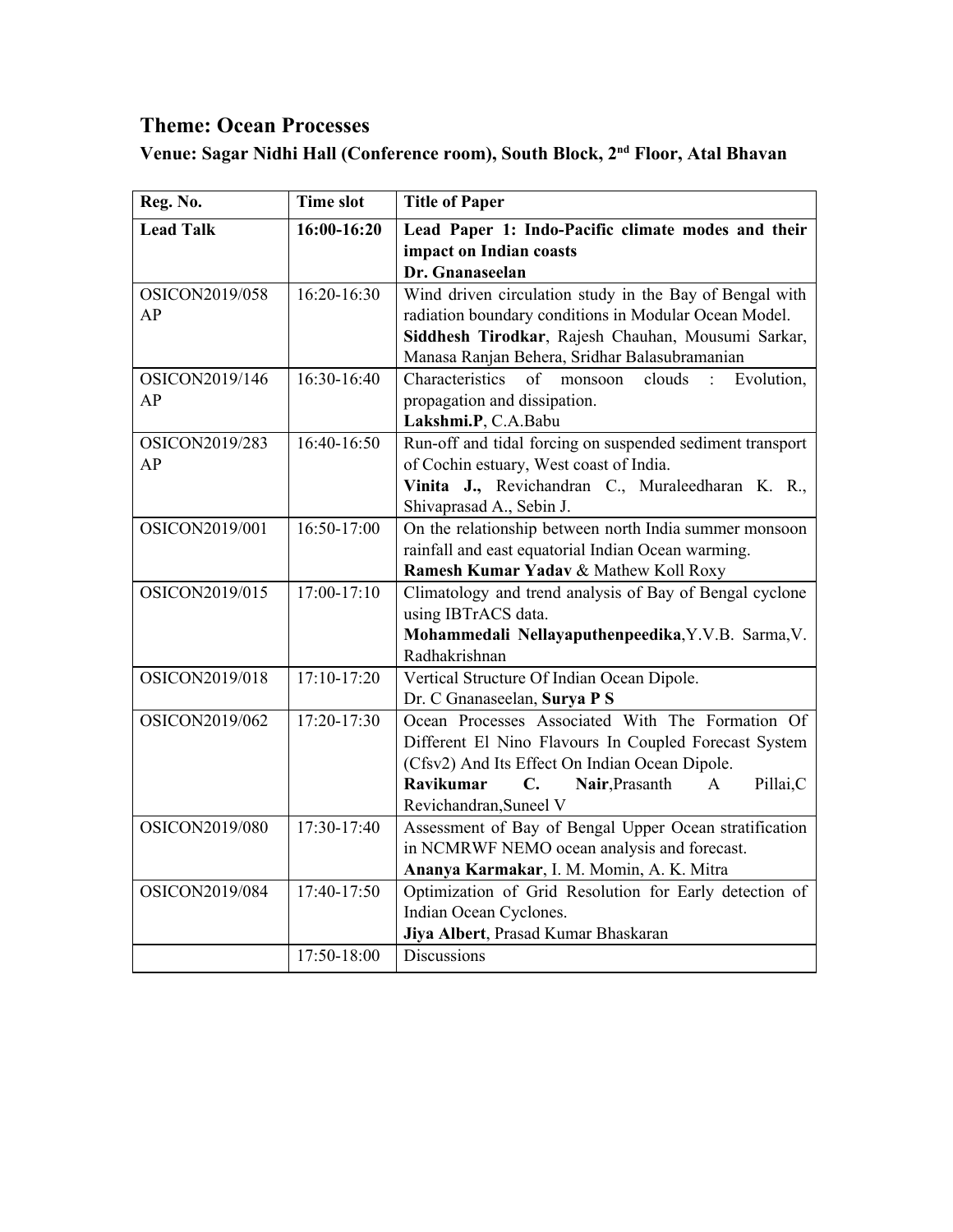## **Theme: Ocean Processes Venue: Sagar Kanya Hall (CMLRE Library), South Block, 2nd Floor, Atal Bhavan**

| Reg. No.       | <b>Time slot</b> | <b>Title of Paper</b>                                             |
|----------------|------------------|-------------------------------------------------------------------|
| OSICON2019/065 | 16:20-16:30      | Sand dunes and aeolian transport along Odisha coast, India.       |
|                |                  | V. Kesava Das, S.K. Misra, R.C. Bragath and P.                    |
|                |                  | Chandramohan                                                      |
| OSICON2019/086 | 16:30-16:40      | Suspended Sediment concentration in Gulf of Khambhat,             |
|                |                  | West Coast of India.                                              |
|                |                  | Aditi Mitra, V. Sanil Kumar                                       |
| OSICON2019/101 | 16:40-16:50      | The decadal sea level variability in the Indian Ocean and its     |
|                |                  | predictions from CMIP5 models.                                    |
|                |                  | J. S. Deepa, C. Gnanaseelan                                       |
| OSICON2019/108 | 16:50-17:00      | River Regulatory Measures in the Hooghly Estuary and the          |
|                |                  | Numerical Modeling of Sediment Deposition under                   |
|                |                  | Tide-Induced Flow.                                                |
|                |                  | Sajumon Scaria, Murali K.                                         |
| OSICON2019/132 | 17:00-17:10      | An Integrated Hydrological and Hydrodynamic Model for             |
|                |                  | the Vembanad Lake, South West Coast of India.                     |
|                |                  | Sebin John, Muraleedharan K R,C Revichandran, Srijith B,          |
|                |                  | Abdul Azeez S, Seena G                                            |
| OSICON2019/141 | 17:10-17:20      | Effect of assimilating satellite based sea level anomaly          |
|                |                  | observations<br>on<br>ocean<br>simulations<br>in<br>upper<br>a    |
|                |                  | high-resolution Indian Ocean circulation model.                   |
|                |                  | Jai Kumar, Neeraj Agarwal and Rashmi Sharma                       |
| OSICON2019/142 | 17:20-17:30      | sub-surface<br>from<br>satellite<br>ocean<br>surface<br>structure |
|                |                  | observations in the north Indian ocean.                           |
|                |                  | Kumar Mandal, Aditya Chaudhary,<br>Neeraj<br>Anup                 |
|                |                  | Agarwal and Rashmi Sharma                                         |
| OSICON2019/157 | 17:30-17:40      | Hydroclimatic Projection of Coastal Inundation for the 21st       |
|                |                  | Century during Tropical Cyclone Thane in the Bay of               |
|                |                  | Bengal.                                                           |
|                |                  | A Naren, Rajib Maity                                              |
| OSICON2019/161 | 17:40-17:50      | Evolution of upwelling between southern and central west          |
|                |                  | coast of India based on time series ship-borne observations.      |
|                |                  | Ch. Venkata Ramu, Vishnu Narayanan Nampoothiri S.,                |
|                |                  | Y.V.B. Sarma, and G.V.M. Gupta                                    |
|                | 17:50-18:00      | Discussions                                                       |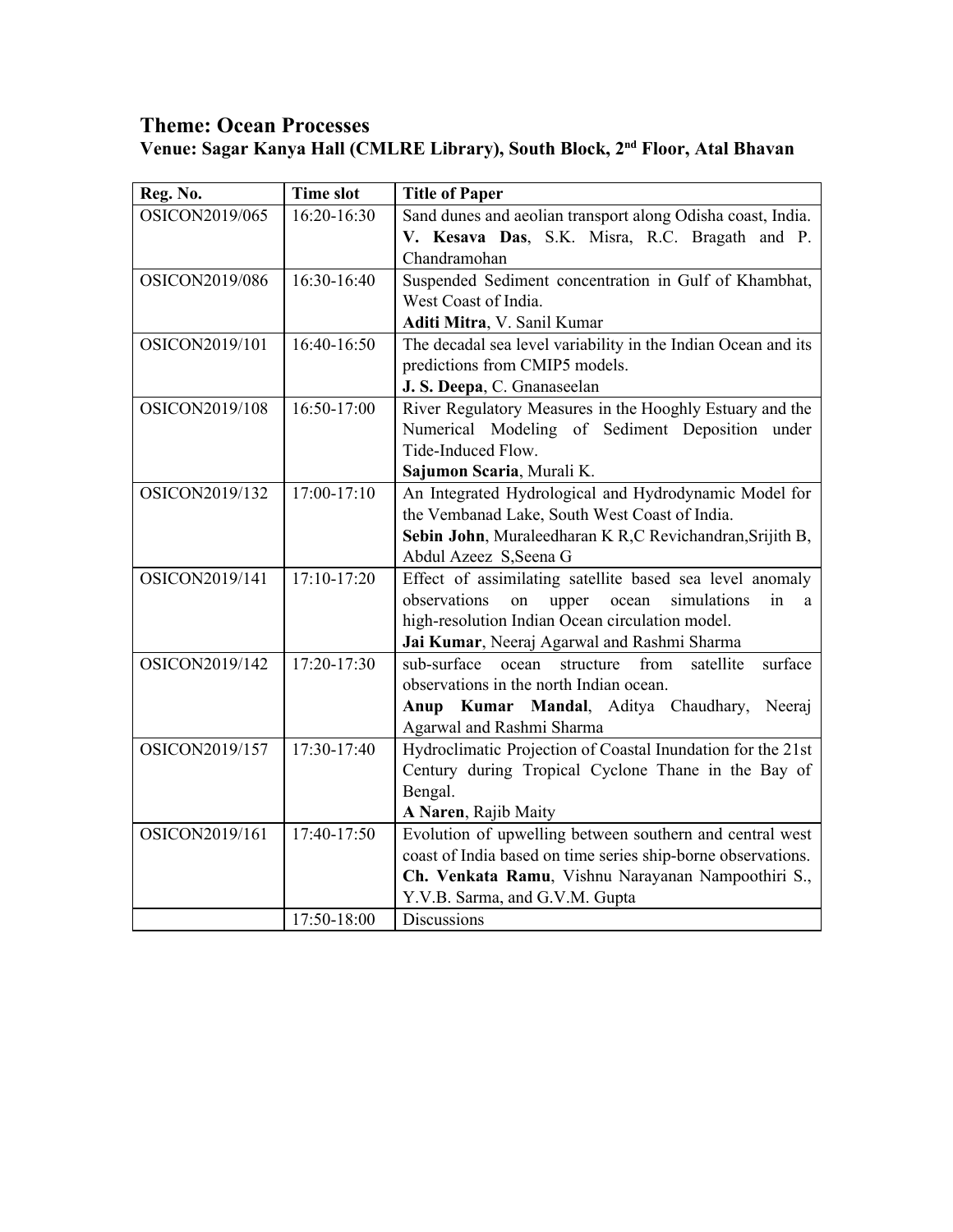#### **Venue: Sagar Anveshika Hall (CMLRE Data Center), South Block, 2 nd Floor, Atal Bhavan**

| Reg. No.         | <b>Time slot</b> | <b>Title of Paper</b>                                    |
|------------------|------------------|----------------------------------------------------------|
| <b>Lead Talk</b> | 16:00-16:20      | Lead Paper 2: Proactive Steps to protect Marine          |
|                  |                  | <b>Bio-resources</b>                                     |
|                  |                  | Dr. Ramaiah, NIO                                         |
| OSICON2019/111   | 16:20-16:30      | Isolation and characterization of Porphyran lyase from   |
|                  |                  | associated bacteria Pseudoalteromonas<br>seaweed<br>sp.  |
|                  |                  | PlyAJ1                                                   |
|                  |                  | Ashok S. Jagtap, Cathrine S. Manohar                     |
| OSICON2019/280   | 16:30-16:40      | Genetic Diversity of Escherichia coli using DNA          |
|                  |                  | sub-typing.                                              |
|                  |                  | Aayushi Maloo, Abhay B. Fulke, Soniya Sukumaran          |
| OSICON2019/298   | 16:40-16:50      | Viral ecology studies in Cochin Estuary, India           |
|                  |                  | Jasna Vijayan and Parvathi Ammini                        |
| OSICON2019/340   | 16:50-17:00      | Biosurfactant from a marine bacterium disrupts biofilms  |
|                  |                  | of pathogenic bacteria in a tropical aquaculture system. |
|                  |                  | Faseela Hamza, Surekha Satpute, Arun Banpurkar,          |
|                  |                  | Smita Zinjarde                                           |
| OSICON2019/106   | 17:00-17:10      | Gastroprotective effect of Sargassum wightii and         |
| AP               |                  | Turbinaria<br>conoides against HCl/ethanol<br>induced    |
|                  |                  | ulceration in Wistar rats.                               |
|                  |                  | Vishnu K V, Ajeeshkumar K K, Niladri S C, Lekshmi        |
|                  |                  | R G K, Ganesan B, Suseela M.                             |
| OSICON2019/153   | 17:10-17:20      | Effects of commercial trawl fishery on non-commercial    |
| AP               |                  | batoids in the South coast of India: Conservation needs. |
|                  |                  | Bhagyalekshmi V., Biju Kumar A.                          |
| OSICON2019/163   | 17:20-17:30      | Studies on depth related changes in the sound reception  |
| AP               |                  | capacities of fishes using otolith morphology.           |
|                  |                  | Aneesh Kumar K.V., Anu Bruno V.J., Rufus Thella,         |
|                  |                  | M.P., Hashim<br>Rajeeshkumar<br>Manjebrayakath,          |
|                  |                  | Saravanane N., Sudhakar M.                               |
| OSICON2019/362   | 17:30-17:40      | Deep- Sea Anglerfishes (Pisces-Lophiiformes) of the      |
| AP               |                  | Indian EEZ: Taxonomy and Distribution.                   |
|                  |                  | Rajeeshkumar MP, Hashim M, Saravanane N, Sudhakar        |
|                  |                  | M                                                        |
|                  | 17:40-18:00      | Discussions                                              |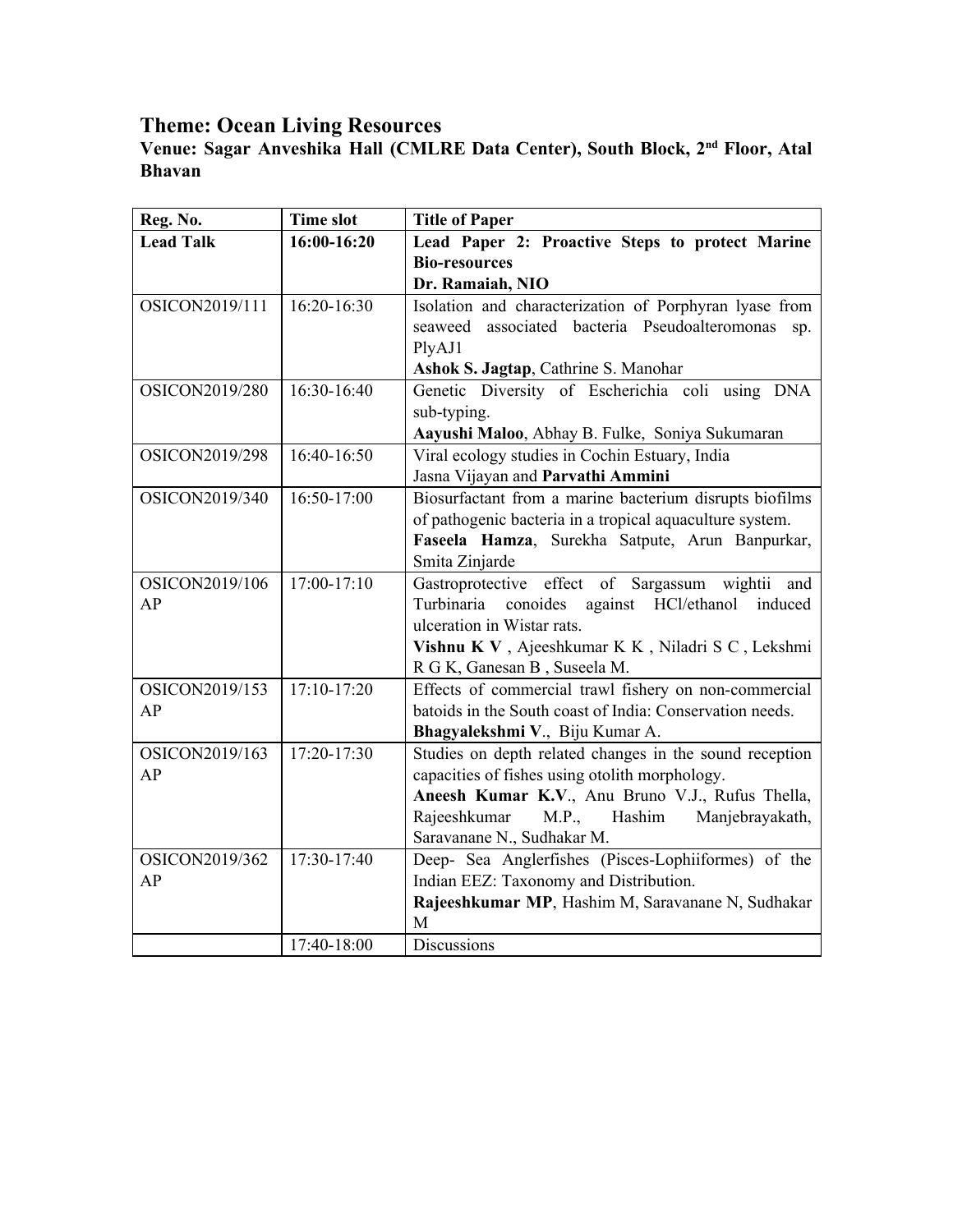## **Theme: Ocean Engineering & Technology**

#### **Venue: Sagar Tara (CMLRE Technicians Room) Hall, North Block, 1 st Floor, Atal Bhavan**

| Reg. No.       | <b>Time slot</b> | <b>Title of Paper</b>                                     |
|----------------|------------------|-----------------------------------------------------------|
| OSICON2019/040 | 16:20-16:30      | Sediment plume modelling associated with the Capital      |
|                |                  | Dredging in the Old Mangalore Port, Karnataka, India      |
|                |                  | Abdul Azeez.S, Muraleedharan K.R, C Revichandran,         |
|                |                  | Sebin John, Seena G, Ravikumar C Nair                     |
| OSICON2019/081 | 16:30-16:40      | Lsq Based Sph Approach For Evaluating The Impact Of       |
|                |                  | <b>Coastal Defences On Flood Risk</b>                     |
|                |                  | Rajapriyadarshini J R., Sudalaimani, K, Yugesh Kanna N    |
| OSICON2019/224 | 16:40-16:50      | Encrypted<br>transmission<br>of<br>Oceanographic<br>data: |
|                |                  | challenges and opportunities                              |
|                |                  | Bolem Srinivas, Tata Sudhakar, P Muthuvel                 |
| OSICON2019/230 | 16:50-17:00      | Observing System Simulation Experiment for surface        |
|                |                  | ocean pCO2 over Indian Ocean: RAMA mooring and            |
|                |                  | Ship of Opportunity underway Sampling                     |
|                |                  | Sreeush M G, Vinu Valsala, Sreenivas Pentakota, C. V.     |
|                |                  | Naidu, Kunal Chakraborty, Raghu Murtugudde.               |
| OSICON2019/323 | $17:00-17:10$    | Marine Atmospheric Effects on Laser Propagation.          |
|                |                  | G Nageswara Rao, A Sreekar, J Sreekantha Reddy            |
| OSICON2019/364 | $17:10-17:20$    | Seasonal and cyclonic wind-wave relationship<br>in        |
|                |                  | northern Bay of Bengal from measured OMNI buoy data.      |
|                |                  | M. Kalyani, Winfred Marshall, K. Jossia Joseph, R.        |
|                |                  | Venkatesan                                                |
| OSICON2019/377 | $17:20 - 17:30$  | A kriging based approach to restoration of HF radar       |
|                |                  | derived ocean surface currents.                           |
|                |                  | Rahul Deogharia, Samiran Mandal, Paban Kumar              |
|                |                  | Bhuyan, and Sourav Sil                                    |
| OSICON2019/415 | 17:30-17:40      | Design Of Eco Friendly Sea Wall Based On Flume Test       |
|                |                  | H. B Krishna Rao, K. Tejaswini and P K Suresh             |
|                | 17:40-18:00      | <b>Discussions</b>                                        |

#### **Theme: Ocean Geosciences**

#### **Venue: Sagar Paschimi (Scientist Cabin) Hall, South Block, 1st Floor, Atal Bhavan**

| Reg. No.         | Time slot     | <b>Title of Paper</b>                                    |
|------------------|---------------|----------------------------------------------------------|
| <b>Lead Talk</b> | $16:00-16:20$ | Lead Paper 3: Andaman Backarc Basin Tectonic             |
|                  |               | Setting and Some Outstanding Questions by Dr.            |
|                  |               | <b>Kamesh Raju</b>                                       |
|                  | $16:20-16:30$ | Sediment fluid chemistry at the methane cold seep sites: |
|                  |               | Record from the Krishna-Godavari basin.                  |
|                  |               | A. Mazumdar, A. Peketi, D. Shetty, Sagar Pujari,         |
| OSICON2019/211   |               | S.P.K. Pillutla, P. Dewangan, S. Gullapalli              |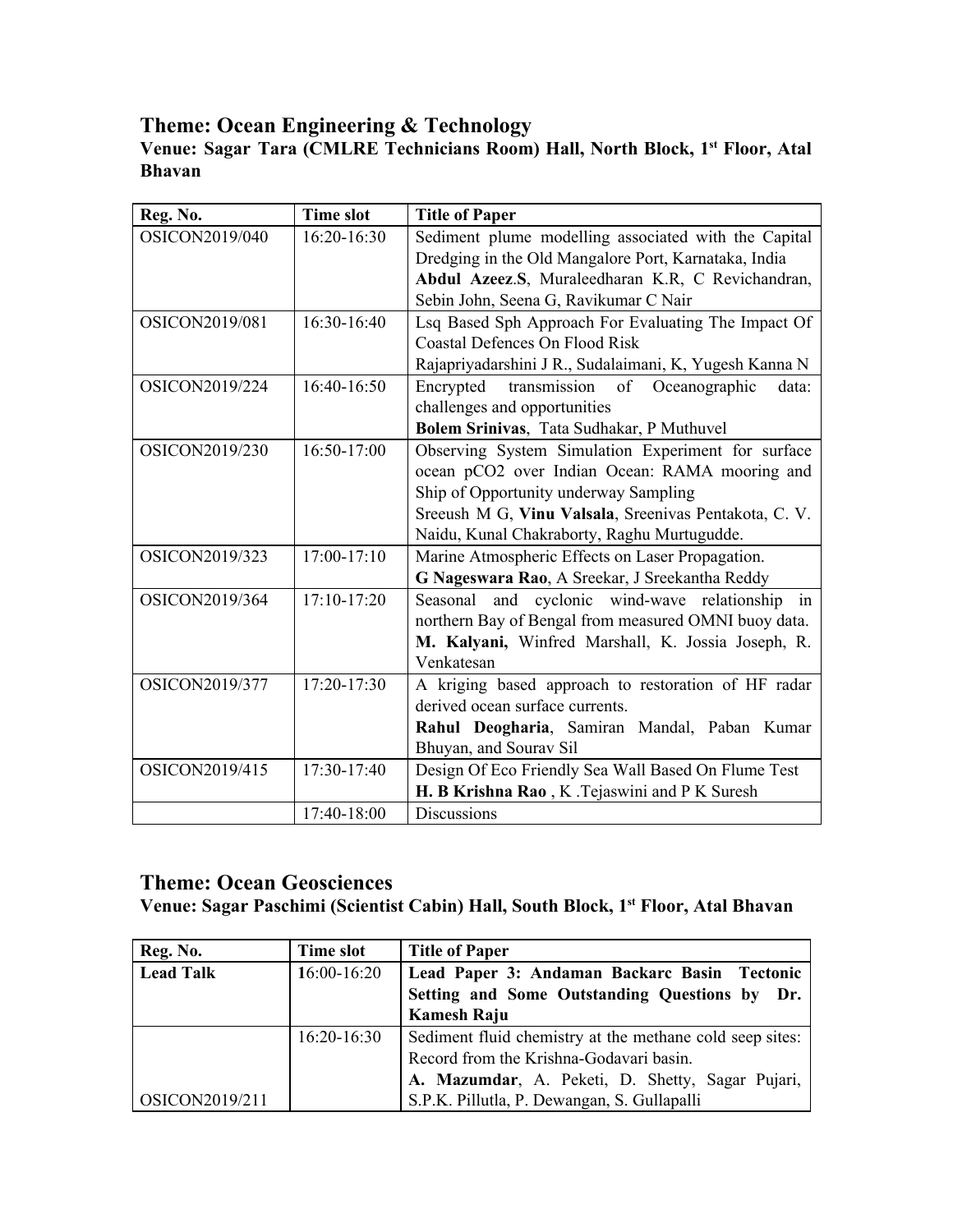|                       | 16:30-16:40   | Spatial distribution of gas hydrate deposits<br>in        |
|-----------------------|---------------|-----------------------------------------------------------|
|                       |               | Cauvery-Mannar offshore basin.                            |
|                       |               | C. K. Mishra, P. Dewangan, R. Mukhopadhyay, D.            |
| OSICON2019/218        |               | Banerjee                                                  |
|                       | 16:40-16:50   | Role of climatic variability and source rock on the       |
|                       |               | sediments<br>of<br>deposited<br>composition<br>off        |
|                       |               | Krishna-Godavari basin during last 60 ky.                 |
| OSICON2019/242        |               | A. Mazumdar, S.P.K. Pillutla                              |
|                       | 16:50-17:00   | Productivity in the Equatorial Indian Ocean for the last  |
|                       |               | 18 Kyr, a multi-proxy approach.                           |
| OSICON2019/260        |               | Nisha Bharti, Ravi Bhushan and M. Muruganantham           |
|                       | $17:00-17:10$ | Clay mineral composition of surface sediments from the    |
|                       |               | western continental margins of India and their            |
|                       |               | implication on provenance.                                |
|                       |               | Vinita K. Mayenkar, Pratima M. Kessarkar, Lina L.         |
| OSICON2019/271        |               | Fernandes.                                                |
|                       | $17:10-17:20$ | Grain size, rock magnetic properties and clay minerals of |
|                       |               | sediment cores from the Alleppey mudbank, off Kerala,     |
|                       |               | India.                                                    |
|                       |               | Asna P, Pratima M. Kessarkar, Lina L. Fernandes, R        |
| <b>OSICON2019/278</b> |               | Shynu                                                     |
|                       | 17:20-17:30   | Living benthic foraminifera indicative of the Bay of      |
|                       |               | Bengal oxygen minimum zone.                               |
| OSICON2019/374        |               | Thejasino Suokhrie, Rajeev Saraswat, R. Nigam             |
|                       | 17:30-18:00   | <b>Discussions</b>                                        |
|                       |               |                                                           |
|                       |               | 1900-2100: Cultural Program and Dinner                    |

| <b>DAY 2 (13 December 2019)</b>                                                                                                               |                                                |  |
|-----------------------------------------------------------------------------------------------------------------------------------------------|------------------------------------------------|--|
| Chair: Dr. Ananthanarayana<br>Venue: Sagar Sampada Hall                                                                                       |                                                |  |
| $0930 - 1000$                                                                                                                                 | Invited Talk 6: Dr. G. Latha, NIOT             |  |
| $1000 - 1030$                                                                                                                                 | <b>Invited Talk 7: Dr. Hareesh Kumar, NPOL</b> |  |
| $1030 - 1100$                                                                                                                                 | Invited Talk 8: Dr. M. Ravichandran, NCPOR     |  |
| Tea break: 1100 – 1130<br>(Authors will put up the POSTERS on themes: Living resources, Engineering &<br><b>Technology, and Ocean Health)</b> |                                                |  |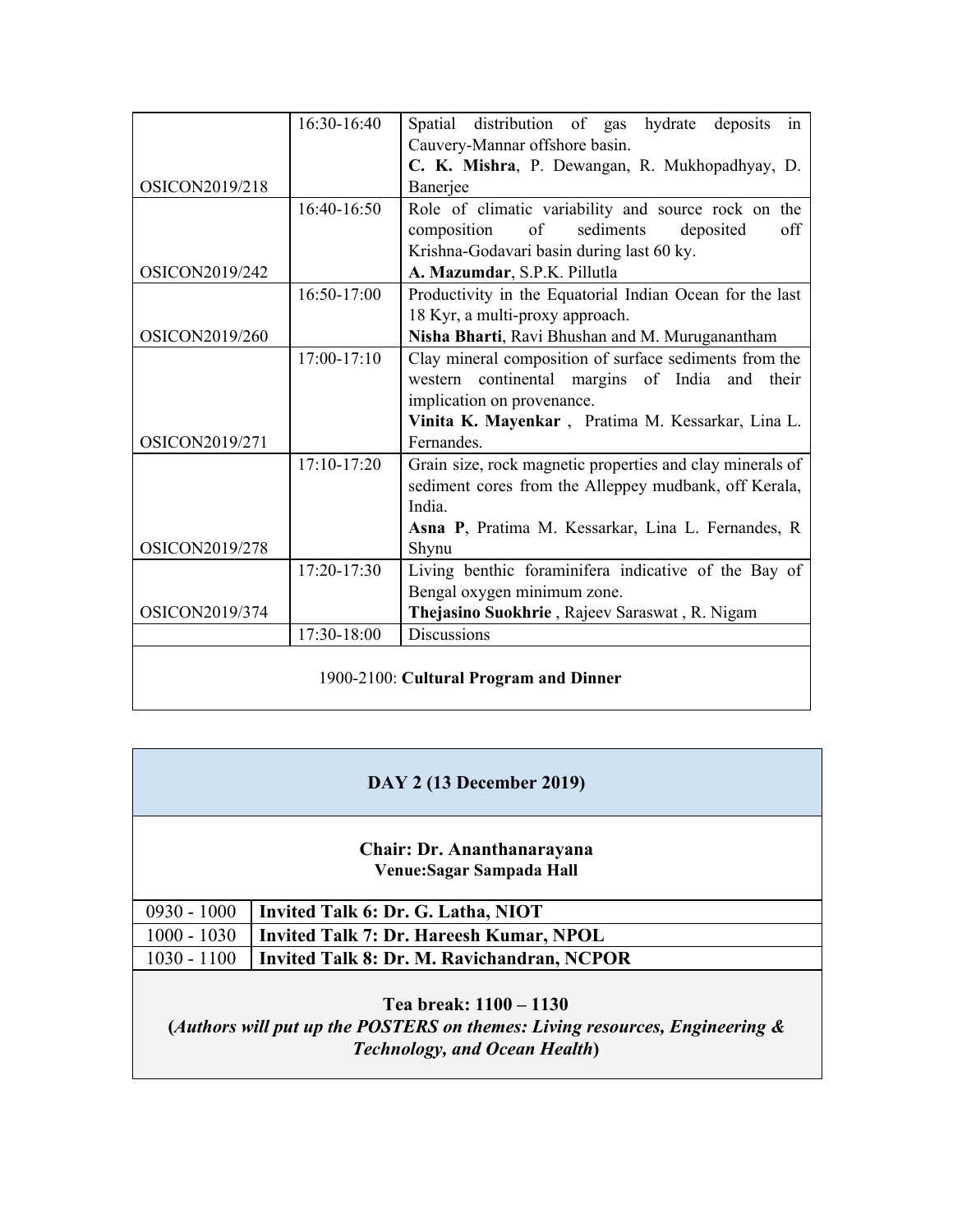| <b>Technical</b>                                    | <b>Poster Session</b>                            |  |  |  |
|-----------------------------------------------------|--------------------------------------------------|--|--|--|
| <b>Session 4:</b>                                   | <b>Poster Award Committee visits the posters</b> |  |  |  |
| $1130 - 1300$                                       | <b>Exhibitors Presentations</b>                  |  |  |  |
|                                                     | Lunch break: 1300 - 1400                         |  |  |  |
| <b>Technical Session 5: 1400-1530 Invited Talks</b> |                                                  |  |  |  |
| Chair: -                                            |                                                  |  |  |  |
| $1400 - 1430$                                       | Invited Talk 9: Dr. Purnachandra Rao, NCESS      |  |  |  |
| $1430 - 1500$                                       | <b>Invited Talk 10: Cdr MK Singh</b>             |  |  |  |
| $1500 - 1530$                                       | Invited Talk 11: Dr. Sheila Nair, NCESS          |  |  |  |
| Tea Break: 1530 – 1600                              |                                                  |  |  |  |
| 1600-1800 Parallel Sessions                         |                                                  |  |  |  |

## **Theme: Ocean Processes**

**Venue: Sagar Nidhi Hall (Conference room), South Block, 2nd Floor, Atal Bhavan**

| Reg. No.              | <b>Time slot</b> | <b>Title of Paper</b>                                     |
|-----------------------|------------------|-----------------------------------------------------------|
| <b>Lead Talk</b>      | 16:00-16:20      | Lead Paper 4: Internal tides in the Bay of Bengal         |
|                       |                  | Dr. A.D. Rao                                              |
| OSICON2019/095        | $16:20-16:30$    | Seasonal forcing of ENSO winds on ITF volume              |
|                       |                  | transport and variability.                                |
|                       |                  | Ann Ouseph, Shikha Singh, Vinu Valsala                    |
| OSICON2019/097        | 16:30-16:40      | Impact of mesoscale eddies on mixed layer dynamics in     |
|                       |                  | the Bay of Bengal.                                        |
|                       |                  | Naresh Krishna Vissa, Venkata Sai Gulakaram, Prasad       |
|                       |                  | Kumar Bhaskaran                                           |
| <b>OSICON2019/098</b> | $16:40-16:50$    | Pacific Decadal Oscillation and its relation with Indian  |
|                       |                  | Summer Monsoon Rainfall.                                  |
|                       |                  | Anila Sebastian, C. Gnanaseelan, Sandeep Mohapatra,       |
|                       |                  | J.S. Deepa and Rashmi Kakatkar                            |
| OSICON2019/107        | $16:50-17:00$    | Changes in surface and subsurface ocean due to transit of |
|                       |                  | north Indian Ocean cyclones using satellite<br>and        |
|                       |                  | reanalysis data.                                          |
|                       |                  | A.A.Deo, Veeranjaneyulu Ch                                |
| OSICON2019/134        | $17:00-17:10$    | Subsurface temperature variability in the Tropical Indian |
|                       |                  | Ocean.                                                    |
|                       |                  | Rashmi Kakatkar, C. Gnanaseelan and J. S. Deepa           |
| OSICON2019/137        | $17:10-17:20$    | The possible linkage between the Southern Ocean sea-ice   |
|                       |                  | and Indian summer monsoon rainfall.                       |
|                       |                  | C.C. Bajish, B. Jena, N. Anil Kumar and M.                |
|                       |                  | Ravichandran                                              |
| OSICON2019/140        | 17:20-17:30      | ENSO teleconnections in a changing climate.               |
|                       |                  | Shamal Marathe, Pascal Terray, Karumuri Ashok             |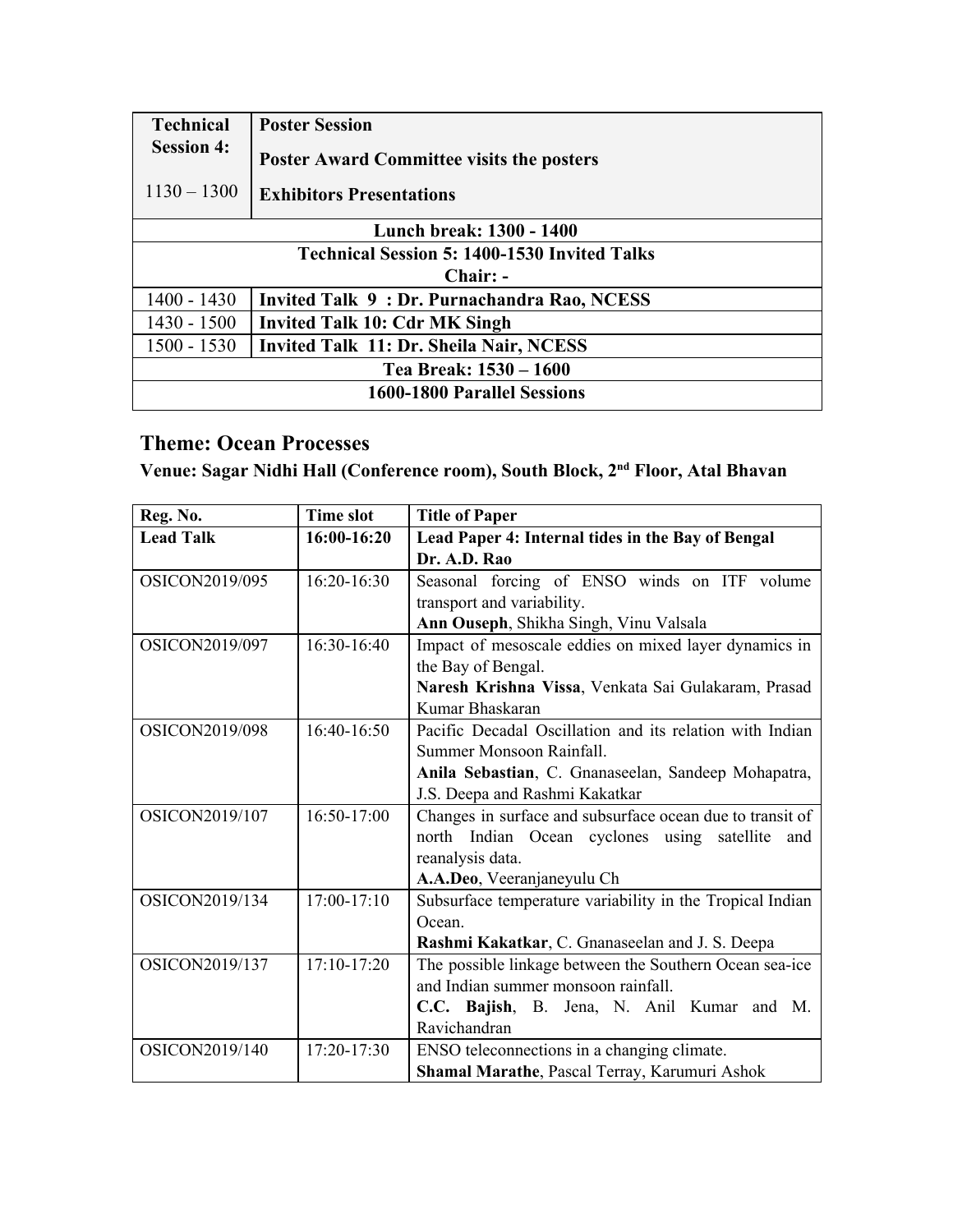| OSICON2019/182 | $17:30-17:40$ | Increasing trend of the Arabian Sea heat content due to<br>change in the low level summer monsoon circulation.<br>Anant Parekh, Kad Pratik, Ananya Karmakar, Jasti S.<br>Chowdary, C. Gnanaseelan |
|----------------|---------------|---------------------------------------------------------------------------------------------------------------------------------------------------------------------------------------------------|
| OSICON2019/188 | $17:40-17:50$ | Evaluation of WRF model physics for Surface Wind<br>Prediction over Indian Peninsula.<br>George Victor, V. Sanil Kumar, K. Sudheesh                                                               |
|                | 17:50-18:00   | <b>Discussions</b>                                                                                                                                                                                |

## **Theme: Ocean Processes**

#### **Venue: Sagar Kanya Hall (CMLRE Library), South Block, 2nd Floor, Atal Bhavan**

| Reg. No.       | Time slot       | Title of Paper                                              |
|----------------|-----------------|-------------------------------------------------------------|
| OSICON2019/064 | 16:20-16:30     | Storm induced current along the Indian coast.               |
|                |                 | Susant Kumar Misra, P. Chandramohan, R. C. Bragath,         |
|                |                 | S. Akhil Babu                                               |
| OSICON2019/078 | 16:30-16:40     | Distribution and variations in wave energy fluxes along     |
|                |                 | select locations of central west coast of India.            |
|                |                 | Jesbin George, Dr. V SanilKumar                             |
| OSICON2019/096 | 16:40-16:50     | Role of Indian Ocean SST variability on the recent global   |
|                |                 | warming hiatus.                                             |
|                |                 | Anika Arora, Suryachandra A. Rao, R. Chattopadhyay,         |
|                |                 | Tanmoy Goswami,                                             |
|                |                 | Gibies George, C.T. Sabeerali                               |
| OSICON2019/099 | 16:50-17:00     | Evolution of wave spectra during sea breeze events-study    |
|                |                 | based on numerical model.                                   |
|                |                 | Anjali Nair M, Dr. V Sanil Kumar.                           |
| OSICON2019/113 | $17:00-17:10$   | Analysis of the characteristics of coastally trapped Kelvin |
|                |                 | waves during positive IOD and non-IOD years over the        |
|                |                 | north Indian Ocean using ROMS model.                        |
|                |                 | Tanuja Nigam (,) Vimlesh Pant                               |
| OSICON2019/117 | $17:10-17:20$   | Simulation of diurnal variability in the vertical structure |
|                |                 | of temperature using a 1-D coupled model.                   |
|                |                 | B Yadidya, A D Rao, Sachiko Mohanty                         |
| OSICON2019/126 | $17:20 - 17:30$ | Modeling tidal energy dissipation and diffusivity in Bay    |
|                |                 | of Bengal using Modular Ocean Model.                        |
|                |                 | Rajesh Chauhan, Siddhesh Tirodkar, Mousumi Sarkar,          |
|                |                 | Manasa Ranjan Behera, Sridhar Balasubramanian               |
| OSICON2019/129 | 17:30-17:40     | Spatial variability of high percentile wind-waves in the    |
|                |                 | Indian Ocean Region                                         |
|                |                 | Sreelakshmi S and Prasad K. Bhaskaran                       |
| OSICON2019/133 | 17:40-17:50     | Enhanced subsurface mixing due to near-inertial waves:      |
|                |                 | Observation from Seychelles-Chagos Thermocline Ridge        |
|                |                 | during 2014 summer.                                         |
|                |                 | Sabu, P., M.P. Subeesh, Jenson V. George, N. Anilkumar      |
|                |                 | and M.Ravichandran                                          |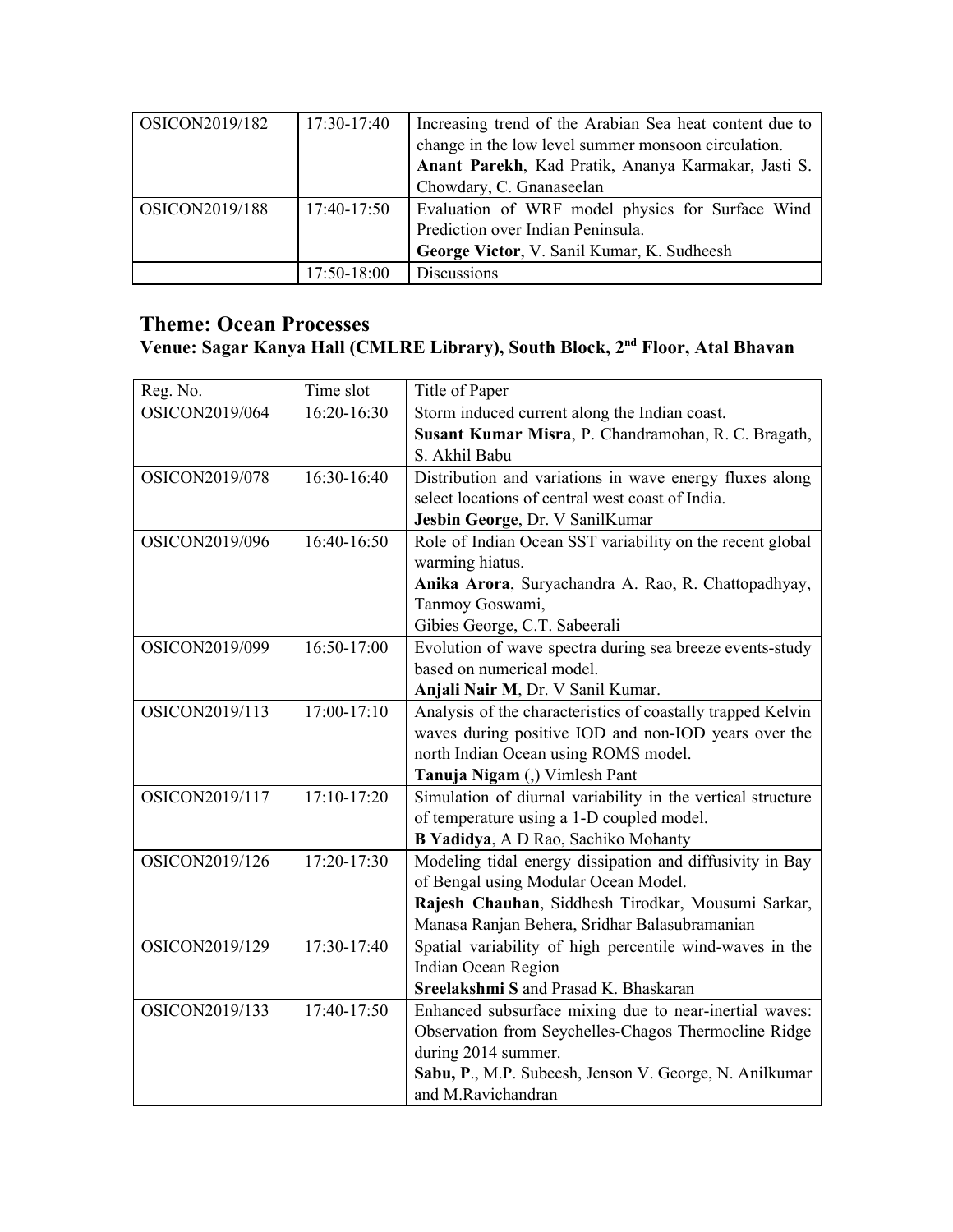| $\sim$ OSICON2019/004 | $17:50-18:00$ | Study of Interannual variability in the tropical Pacific |
|-----------------------|---------------|----------------------------------------------------------|
| (Special)             |               | Salinity and the associated Ocean processes using        |
| Presenatation)        |               | observation and Ocean General Circulation Model.         |
|                       |               | Anagha.K. S, Dr. C. Gnanaseelan, Mrs. Deepa.J.S          |

#### **Venue: Sagar Anveshika Hall (Data Center), South Block, 2nd Floor, Atal Bhavan**

| Reg. No.         | <b>Time slot</b> | <b>Title of Paper</b>                                                                                                         |
|------------------|------------------|-------------------------------------------------------------------------------------------------------------------------------|
| <b>Lead Talk</b> | 16:00-16:20      | Lead Paper 5: Comprehensive Ocean Research: a tool                                                                            |
|                  |                  | to understand the differential distribution of living                                                                         |
|                  |                  | resources.                                                                                                                    |
|                  |                  | Dr. Jyotibabu                                                                                                                 |
| OSICON2019/071   | 16:20-16:30      | Diversity and distribution of deep-sea megafauna from                                                                         |
|                  |                  | the Andaman and Nicobar insular margin.                                                                                       |
|                  |                  | Nikki Ramachandran, Aneesh Kumar K.V., Abdul                                                                                  |
|                  |                  | Jaleel K. U., Oxona Kottnis, Hashim manjebrayakath and                                                                        |
|                  |                  | Sudhakar M.                                                                                                                   |
| OSICON2019/131   | 16:30-16:40      | Role of physical processes in determining the dominance                                                                       |
|                  |                  | (planktivorous)<br>fisheries<br>carnivorous<br>in<br>of<br>the                                                                |
|                  |                  | northeastern (southeastern) Arabian Sea.                                                                                      |
|                  |                  | D. Shankar, R. Remya, A.C. Anil, V. Vijith.                                                                                   |
| OSICON2019/167   | 16:40-16:50      | Impact of ecological parameters on the landings of oil                                                                        |
|                  |                  | sardine (Sardinella longiceps) over the southeastern                                                                          |
|                  |                  | Arabian Sea.                                                                                                                  |
|                  |                  | Faseela Hamza, Vinu Valsala, Anju Mallissery, Grinson                                                                         |
|                  |                  | George                                                                                                                        |
| OSICON2019/174   | 16:50-17:00      | An assessment of Echinoderm diversity in the Agatti                                                                           |
|                  |                  | Atoll, Lakshadweep.                                                                                                           |
|                  |                  | Usha V. Parameswaran, Anju V. S., Sudhanshu Dixit,                                                                            |
|                  |                  | Rajeev R., Aiswarya Gopal, Hashim Manjebrayakath, N.                                                                          |
|                  |                  | Saravanane, M. Sudhakar                                                                                                       |
| OSICON2019/228   | $17:00-17:10$    | Macrofaunal communities in the intertidal regions of                                                                          |
|                  |                  | Agatti Island, Lakshadweep Sea.                                                                                               |
|                  |                  | Ashmy<br>Aiswarya<br>Gopal,<br>George,<br>Hashim                                                                              |
|                  |                  | Manjebrayakath, Usha V. Parameswaran, Thella Rufus,                                                                           |
|                  |                  | Saravanane N., M. Sudhakar.                                                                                                   |
| OSICON2019/245   | 17:10-17:20      | Rediscovery of Halieutaea indica Annandale and Jenkins,                                                                       |
|                  |                  | 1910 (Lophiiformes: Ogcocephalidae) from the Indian                                                                           |
|                  |                  | waters.                                                                                                                       |
|                  |                  | Rajeeshkumar MP, Aneesh Kumar KV, Hashim M,                                                                                   |
|                  |                  | Saravanane N, Sudhakar M.                                                                                                     |
| OSICON2019/268   | 17:20-17:30      | Prey composition of myctophid fishes collected from                                                                           |
|                  |                  | Western Indian Ocean (21 $\hat{A}^{\circ}N$ $\hat{a}\hat{\epsilon}^{\circ}$ 16 $\hat{A}^{\circ}S$ and 55 $\hat{A}^{\circ}E$ - |
|                  |                  | $76\hat{A}^{\circ}S$ ).                                                                                                       |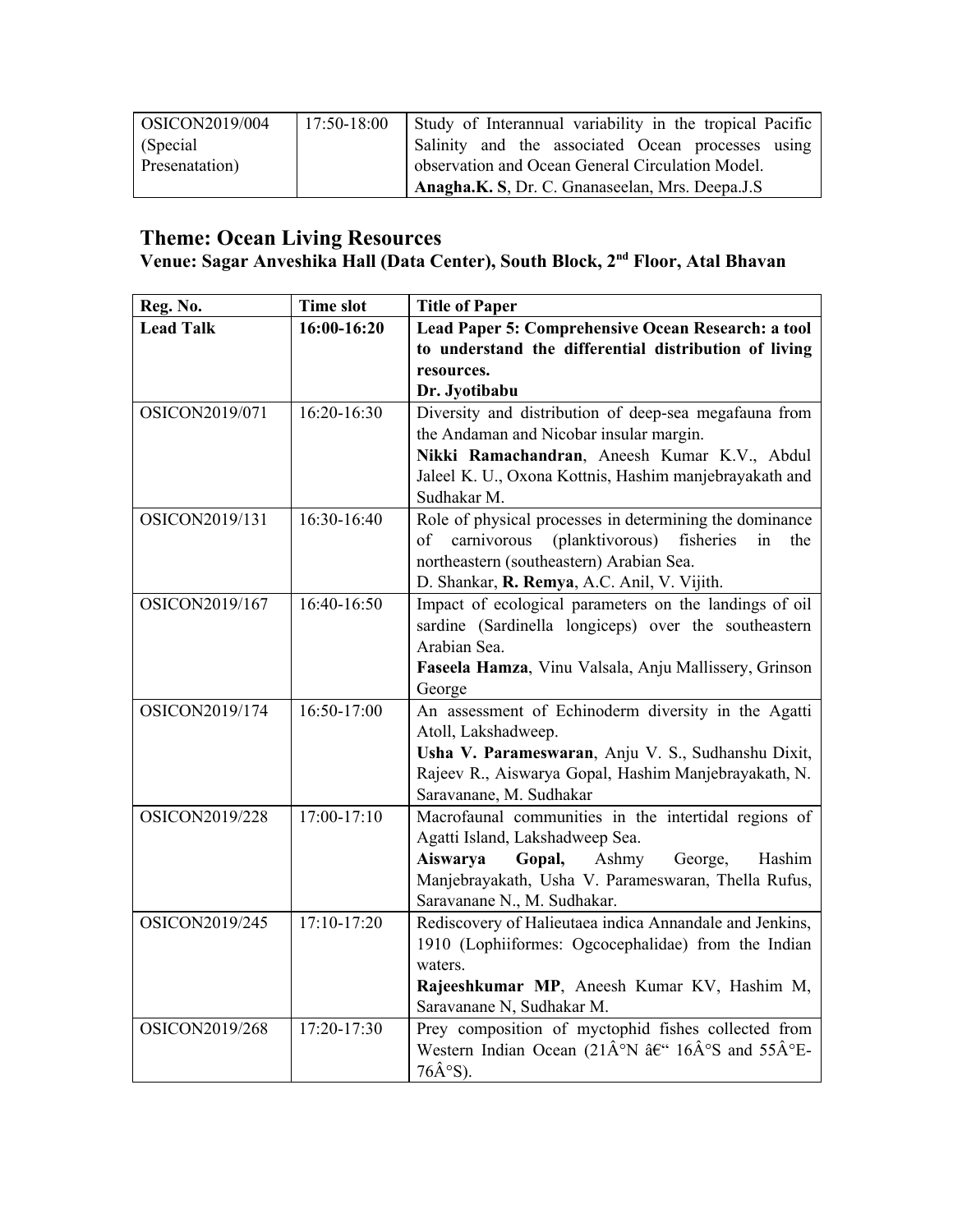|                |               | Meera K M1, Sanjeevan V N, Deepa K P, Rithin<br>Joseph, Hashim M and Sudhakar M                                    |
|----------------|---------------|--------------------------------------------------------------------------------------------------------------------|
| OSICON2019/297 | 17:30-17:40   | The potential impact of deep-sea mining on the benthic<br>communities in the Indian Ocean.<br><b>Baban Ingole.</b> |
|                | $17:40-18:00$ | <b>Discussions</b>                                                                                                 |

## **Theme: Ocean Health**

**Venue: Sagar Tara (CMLRE Technicians Room) Hall, North Block, 2 nd Floor, Atal Bhavan**

| Reg. No.         | <b>Time slot</b> | <b>Title of Paper</b>                                      |
|------------------|------------------|------------------------------------------------------------|
| <b>Lead Talk</b> | 16:00-16:20      | Lead Paper 6: A Decade Of Advancement In Indian            |
|                  |                  | <b>Ocean Carbon Cycle Research And Way Forward</b>         |
|                  |                  | Vinu Valsala, Sreeush M. G., Sreenivas Pentakota, and      |
|                  |                  | R. Murtugudde                                              |
| OSICON2019/066   | 16:20-16:30      | Estimation and Identification of Micro plastics in Treated |
| AP               |                  | and Untreated Sewage Effluents in Goa.                     |
|                  |                  | Mahua Saha, Chayanika Rathore, Haritha<br>Y.S.             |
|                  |                  | Priyansha Gupta, Akshata Naik, Suyog Kamble                |
| OSICON2019/206   | 16:30-16:40      | Prospects of biofuel production through bioremediation     |
| AP               |                  | of hazardous mixed industrial effluents by marine          |
|                  |                  | microalga, Phormidium sp.                                  |
|                  |                  | Naseera K., Cindrella Das, Elroy Joe Pereira, Ramaiah      |
|                  |                  | $\mathbf N$                                                |
|                  | 16:40-16:50      | A novel, highly efficient method for the separation of     |
|                  |                  | plastic particles in sediments of aquatic environments.    |
|                  |                  | Julian von Borries, Hannes Imhof, Johannes Schmid,         |
| OSICON2019/073   |                  | Reinhard Niessner, Natalia Ivleva, Christian Laforsch      |
|                  | 16:50-17:00      | Characteristics of colored dissolved organic matter along  |
|                  |                  | the eastern Arabian Sea with reference to physical         |
| OSICON2019/185   |                  | processes.<br>N.V.H.K.Chari and G.V.M. Gupta               |
|                  | $17:00-17:10$    | Identification of various water types along Mangalore      |
|                  |                  | region using AVIRIS-NG data.                               |
|                  |                  | Madhumita Tripathy, Dharambhai Shah, Tanish                |
| OSICON2019/212   |                  | Zaveri, Ratheesh Ramakrishnan                              |
|                  | $17:10-17:20$    | Seasonal and Spatial Variation of Physicochemical          |
|                  |                  | Parameters of a Tropical Estuary, Tapi, west coast of      |
|                  |                  | India.                                                     |
|                  |                  | S, Basanta Kumara Jena, Khadanga<br>Sundararajan           |
|                  |                  | M.K, Karthikeyan R, Kamalakannan B, Asim Amitav            |
| OSICON2019/277   |                  | Pattanayak                                                 |
|                  | 17:20-17:30      | Environmental quality assessment of Cochin backwaters      |
| OSICON2019/352   |                  | around Willington island, India.                           |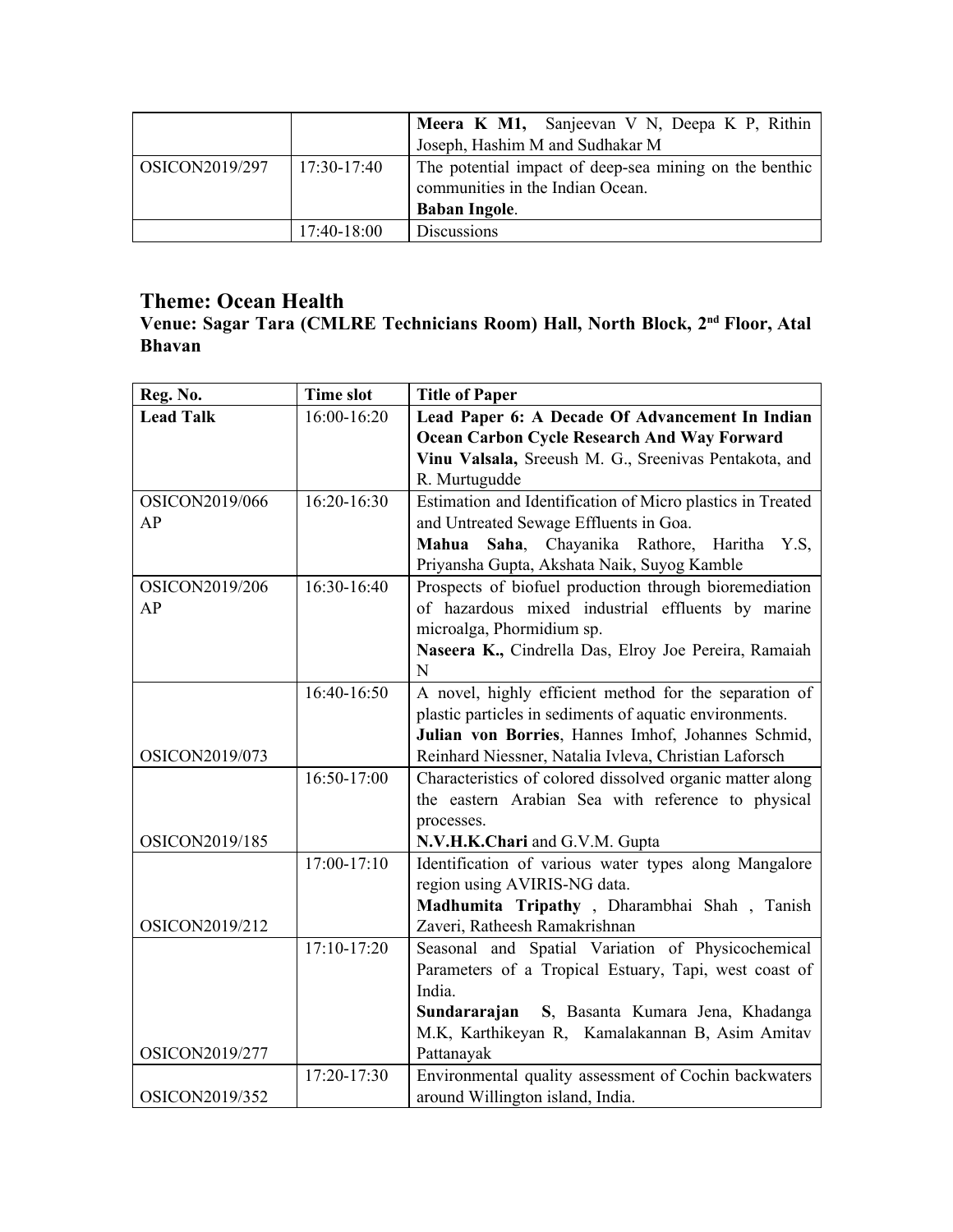|                                  | <b>Arun V., Sibin Antony, Vinu V. Dev, K. Anoop</b><br>Krishnan |  |  |  |  |
|----------------------------------|-----------------------------------------------------------------|--|--|--|--|
| $\vert$ 17:30-18:00  Discussions |                                                                 |  |  |  |  |

### **Theme: Ocean Geosciences**

#### **Venue: Sagar Paschimi (Scientist Cabin) Hall, South Block, 1st Floor, Atal Bhavan**

| Reg. No.       | <b>Time slot</b> | <b>Title of Paper</b>                                                |
|----------------|------------------|----------------------------------------------------------------------|
|                | 16:20-16:30      | Spatial modifications of Gulf of Mannar Islands due to               |
|                |                  | rising sea level, Tamil Nadu.                                        |
|                |                  | <b>Mary</b><br><b>Sasi</b><br>Priya<br>Rajan<br>Radhakrishnan<br>and |
| OSICON2019/115 |                  | Vengadasalam                                                         |
|                | 16:30-16:40      | Geochemistry of submarine volcanic rocks<br>from                     |
|                |                  | Andaman Subduction Zone, Northeastern Indian Ocean:                  |
|                |                  | Implications on magma genesis and crustal accretion at               |
|                |                  | intraoceanic arc-back system.                                        |
|                |                  | Abhishek<br>Saha, Bhagyashree Doley,<br>Abhay V.                     |
| OSICON2019/147 |                  | Mudholkar, K.A. Kamesh Raju                                          |
|                | 16:40-17:50      | Hydroclimate variability during the last two millennia               |
|                |                  | and imprints of forcing factors: A study from western                |
| OSICON2019/067 |                  | India.                                                               |
| AP             |                  | Upasana S. Banerji, Ravi Bhushan, D. Padmalal                        |
|                | 17:50-17:00      | Revisit to the geophysical characteristics of Andaman                |
|                |                  | Backarc Spreading Centre, Andaman Sea.                               |
|                |                  | K.K. Aswini, V. Yatheesh, K.A. Kamesh Raju, Jensen                   |
| OSICON2019/313 |                  | Jacob, Pawan Dewangan                                                |
|                | $17:00-17:10$    | Recent morphodynamical changes and forecast of Amery                 |
|                |                  | ice shelf, Eastern Antarctica.                                       |
| OSICON2019/335 |                  | Avinash Kumar, Aakriti Srivastava, and Rahul Mohan                   |
|                | $17:10-17:20$    | Tectonic Appraisal of the Mid-Thane Creek of Mumbai,                 |
|                |                  | India: An Integrated Geophysical Investigation.                      |
|                |                  | J. Jacob, P.V. Kumar, K.M. Dubey, A. Mishra, P.                      |
| OSICON2019/368 |                  | Kumar, S. Kumar, V.P. Mahale, A.K. Chaubey                           |
|                | 17:20-18:00      | <b>Discussions</b>                                                   |
|                | 1800-1830        | <b>Governing Council meeting of the OSI</b>                          |
|                |                  |                                                                      |
|                | 1830-1930        | <b>General Body meeting of the OSI</b>                               |
|                |                  |                                                                      |
|                |                  |                                                                      |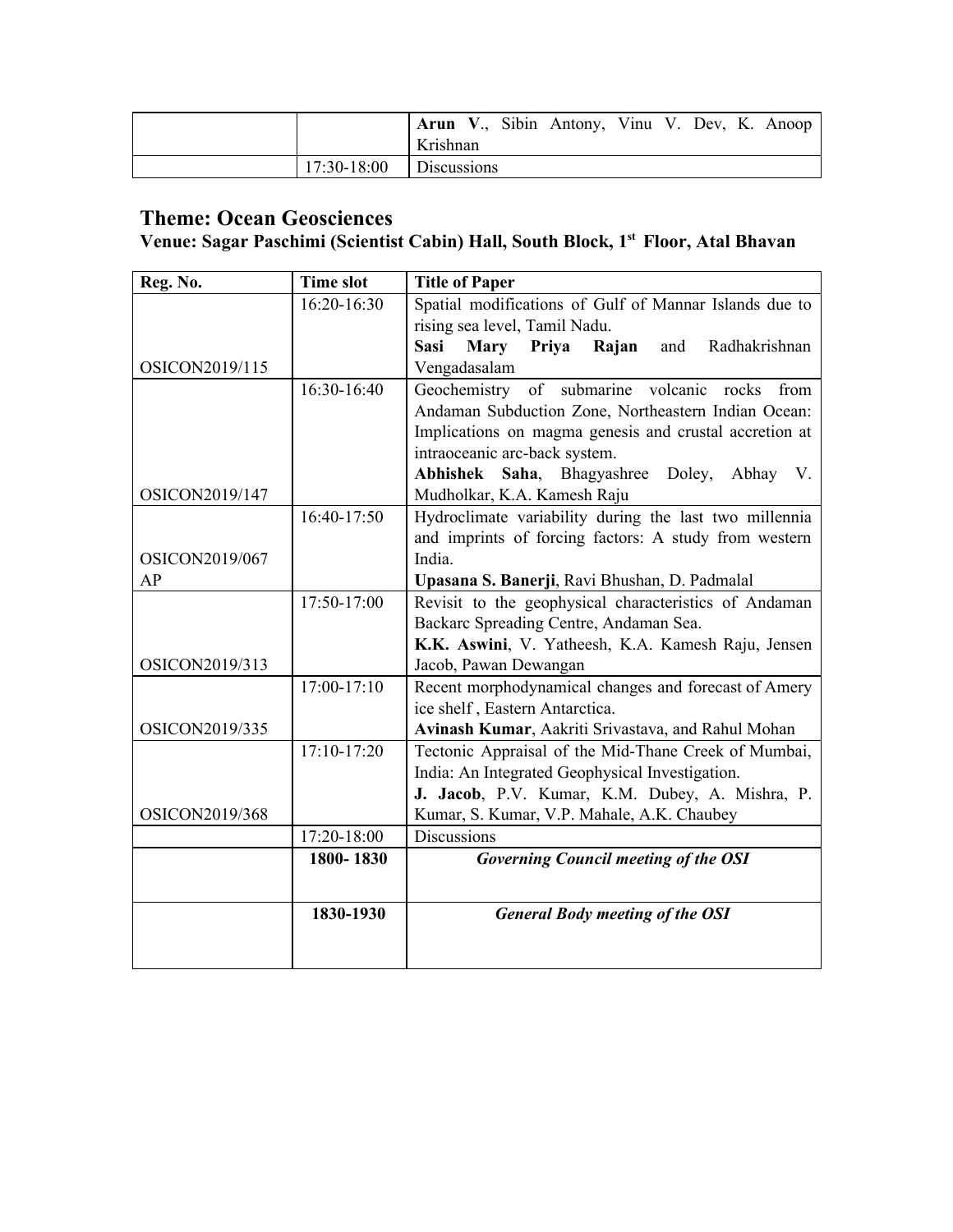| <b>DAY 3 (14 December 2019)</b> |                                                                     |  |  |
|---------------------------------|---------------------------------------------------------------------|--|--|
| 0930-1000                       | Invited Talk 12: Dr. K.K Vijayan, CIBA<br>Venue: Sagar Sampada Hall |  |  |
| 1000-1100                       | <b>Parallel Sessions</b>                                            |  |  |

#### **Theme: Ocean Processes Venue: Sagar Nidhi Hall (Conference Room), South Block, 2nd Floor, Atal Bhavan**

| Reg. No.              | <b>Time slot</b> | <b>Title of Paper</b>                                            |
|-----------------------|------------------|------------------------------------------------------------------|
| OSICON2019/198        | $10:00-10:10$    | Impact of multiyear La Ni $\tilde{A}$ ±a Events on Southwest and |
|                       |                  | Northeast Monsoon Rainfall over India in Observations            |
|                       |                  | and CMIP5 Models.                                                |
|                       |                  | J. S. Chowdary, S. N RajDeepak, K. Prasanna, C.                  |
|                       |                  | Gnanaseelan, and Anant Parekh.                                   |
| OSICON2019/320        | $10:10-10:20$    | Role of SST gradient in the Bay of Bengal on the                 |
|                       |                  | variation of summer monsoon.                                     |
|                       |                  | C.A Babu, Johnson Zacharia and Hamza Varikoden                   |
| OSICON2019/322        | $10:20-10:30$    | Physical and bio-geochemical response of the northern            |
|                       |                  | Indian Ocean to simultaneous occurrences of tropical             |
|                       |                  | cyclones in October 2018.                                        |
|                       |                  | Riyanka Roy Chowdhury, S. Prasanna Kumar, Arun                   |
|                       |                  | Chakraborty                                                      |
| <b>OSICON2019/327</b> | $10:30-10:40$    | Signatures of water mass modifications in the Prydz Bay          |
|                       |                  | during austral summer.                                           |
|                       |                  | Anilkumar. N, Sabu. P, Racheal Chacko                            |
| OSICON2019/345        | $10:40-10:50$    | Monsoon Teleconnections in NCMRWF Subseasonal to                 |
|                       |                  | Seasonal Scale Prediction System.                                |
|                       |                  | Ankur Gupta, Ashis K. Mitra, Momin M. Imranali, E. N.            |
|                       |                  | Rajagopal                                                        |
| OSICON2019/367        | 10:50-11:00      | Use of multi-platform satellite derived ocean surface            |
|                       |                  | winds in the NCMRWF assimilation and forecast system.            |
|                       |                  | Bushair. M. T. S. Indira Rani, Gibies George, John P             |
|                       |                  | George                                                           |

#### **Theme: Ocean Processes Venue: Sagar Kanya Hall (CMLRE Library), South Block, 2nd Floor, Atal Bhavan**

| Reg. No.              | Time slot     | <b>Title of Paper</b>                          |
|-----------------------|---------------|------------------------------------------------|
| $\sim$ OSICON2019/162 | $10:00-10:10$ | Characteristics of Upwelling off Okha.         |
|                       |               | Vishnu Narayanan Nampoothiri S., Ch. Venkata   |
|                       |               | Ramu, K. Rasheed, Y.V.B Sarma, and G.V.M Gupta |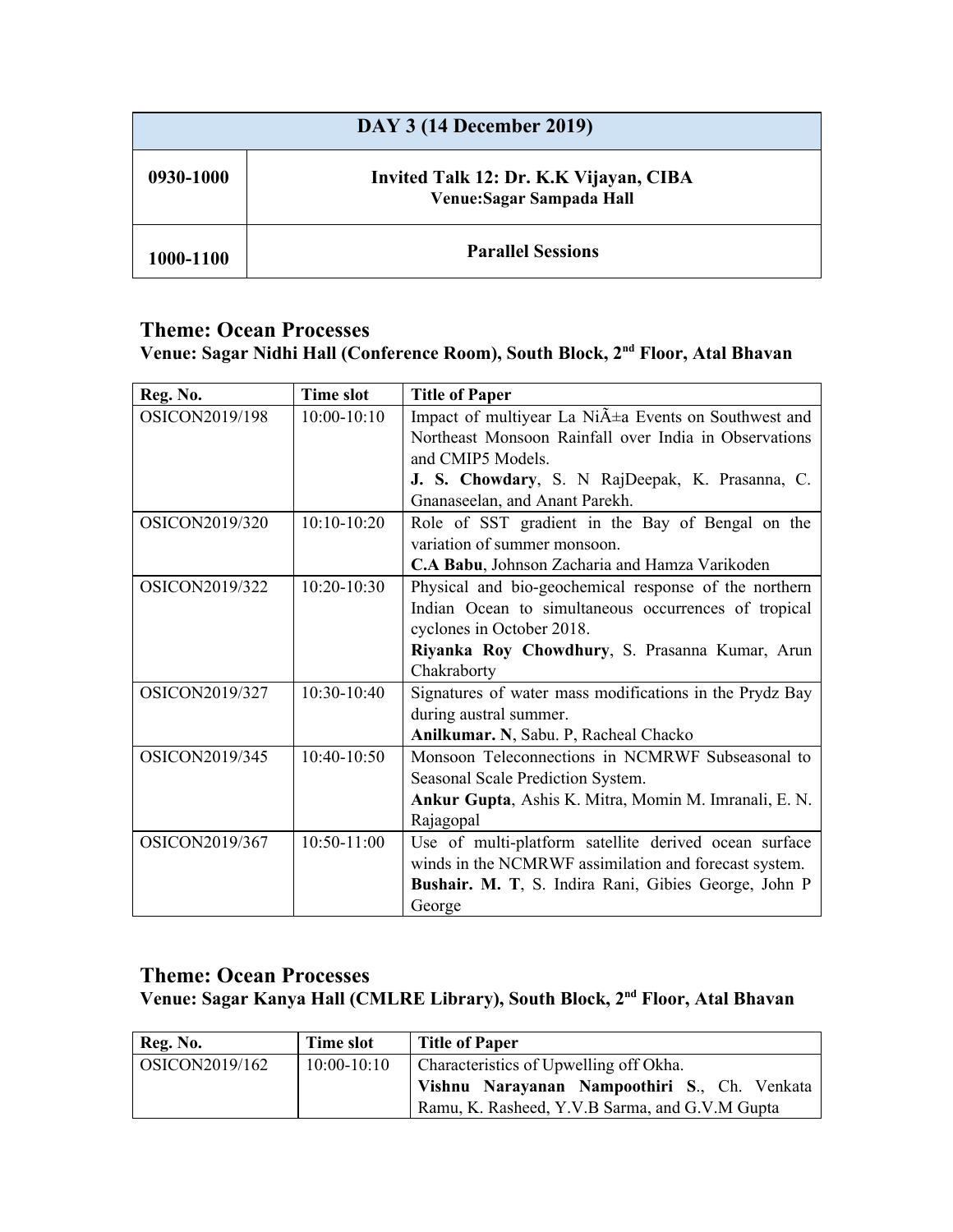| OSICON2019/168 | $10:10-10:20$ | Trends and Variabilities in Summer Monsoon Rainfall<br>over the Western Ghats and its Association with Indian<br>Ocean SST <sub>s</sub> .<br><b>Hamza Varikoden, J. V. Revadekar, J. Kuttippurath and</b> |
|----------------|---------------|-----------------------------------------------------------------------------------------------------------------------------------------------------------------------------------------------------------|
|                |               | C. A. Babu                                                                                                                                                                                                |
| OSICON2019/195 | $10:20-10:30$ | Projected Changes in Extreme Significant Wave Height<br>assessed by using CMIP5 model simulations in Indian<br>Ocean.                                                                                     |
|                |               | <b>Sukhwinder Kaur, Prashant Kumar</b>                                                                                                                                                                    |
| OSICON2019/216 | $10:30-10:40$ | Observation of Sea Surface Temperature events warmer<br>than Arabian Sea Mini Warm Pool in the Eastern Bay of<br>Bengal using Satellite data.<br>Anu AP, Elizabeth Shani NX and Raghunadha Rao A          |
| OSICON2019/227 | $10:40-10:50$ | Seasonal variability of Sea Surface Salinity over<br>Northern Indian Ocean From SMAP.<br>V. Suneel, Istuti Raajvanshi, M.J. Alex, Gurumoorti. K<br>and Harikrishnan. S                                    |
| OSICON2019/229 | $10:50-11:00$ | Evaluation of CMIP5 and CMIP6 Wind Speed using<br>Satellite scatterometer measurements and Reanalysis<br>Product for the Bay of Bengal.<br>Athira Krishnan, Prof Prasad Kumar Bhaskaran                   |

#### **Venue: Sagar Anveshika Hall (CMLRE Data Center), South Block, 2 nd Floor, Atal Bhavan**

| Reg. No.              | <b>Time slot</b> | <b>Title of Paper</b>                                     |
|-----------------------|------------------|-----------------------------------------------------------|
| OSICON2019/019        | $10:00 - 10:10$  | Biophysical control on variability in phytoplankton       |
|                       |                  | production and composition in the south-western tropical  |
|                       |                  | Indian Ocean during monsoon 2014.                         |
|                       |                  | S.C. Tripathy, S. Patra, P. Sabu, P. Sudarsanarao, R.K.   |
|                       |                  | Naik, V. Venkataramana, C. Parida, A.U. Kerkar, A.        |
|                       |                  | Sarkar                                                    |
| OSICON2019/075        | $10:10-10:20$    | Influence of eddies on chemical<br>biological<br>and      |
|                       |                  | oceanographic processes in Red Sea.                       |
|                       |                  | Mohammad Ali Qurban and Mohideen Wafar                    |
| <b>OSICON2019/082</b> | $10:20-10:30$    | Carbon and nitrogen isotopic composition of particulate   |
|                       |                  | in the eastern Arabian Sea: sources<br>and<br>matter      |
|                       |                  | transformations of organic matter.                        |
|                       |                  | Sanjeev Kumar, GVM Gupta, Sangeeta Verma, Prachi          |
|                       |                  | Hemant Marathe, Mishika Kaur Arora                        |
| OSICON2019/085        | $10:30-10:40$    | Understanding the role of nutrient limitation on plankton |
|                       |                  | Arabian Sea<br>biomass<br>via<br>$1-D$<br>over<br>coupled |
|                       |                  | biogeochemical model and Bio-Argo observations.           |
|                       |                  | M. Anju, M. G. Sreeush, V. Valsala, B. R. Smitha,         |
|                       |                  | Faseela Hamza, G. Bharathi, C. V. Naidu                   |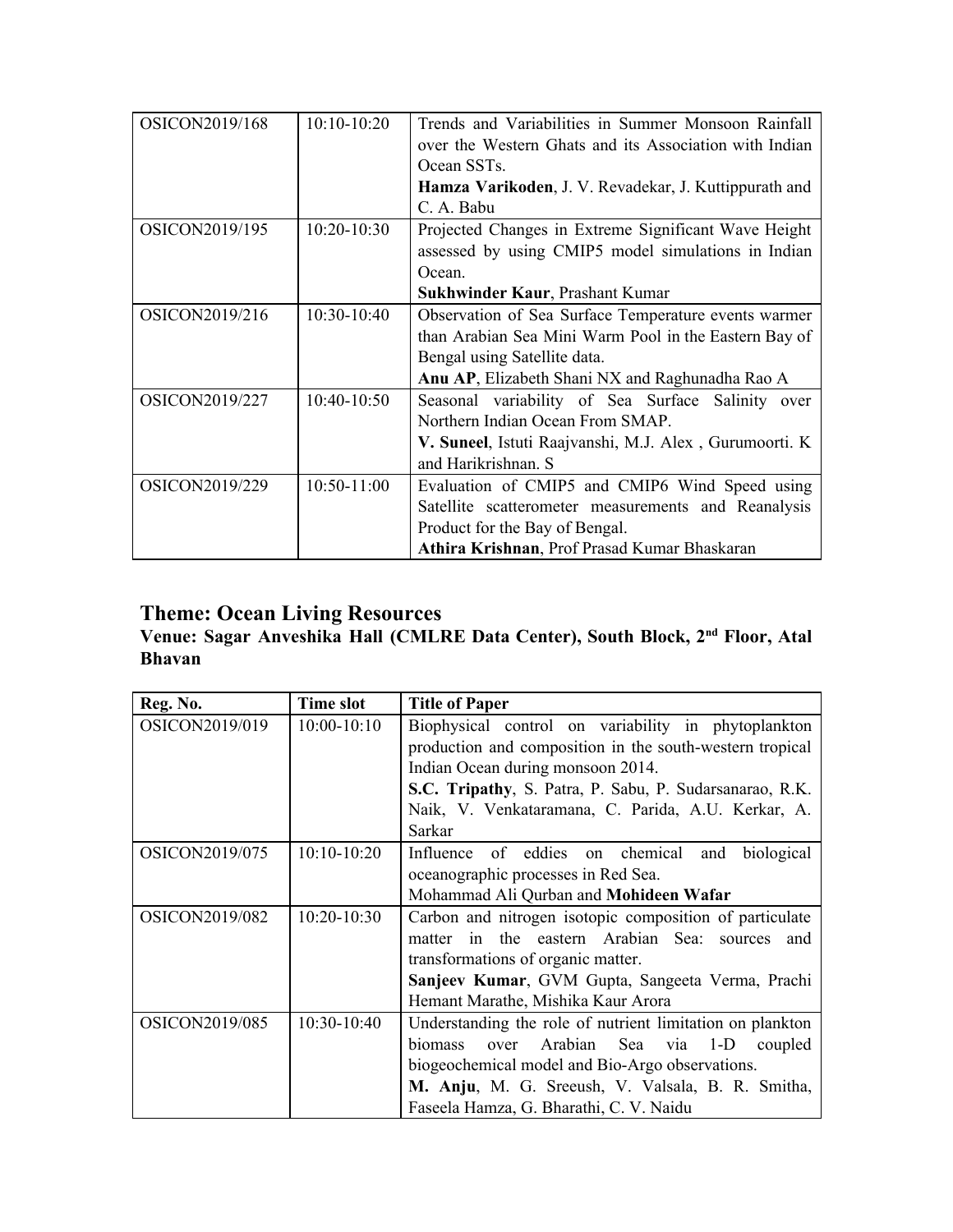| OSICON2019/093 | $10:40-10:50$ | Stratification governs the plankton community structure     |
|----------------|---------------|-------------------------------------------------------------|
|                |               | and trophic interaction in the Southwestern tropical Indian |
|                |               | Ocean during monsoon season.                                |
|                |               | V. Venkataramana; S. Amit; P. Sabu; R.K. Mishra; R.K.       |
|                |               | Naik; N. Anilkumar                                          |
| OSICON2019/145 | $10:50-11:00$ | Nutrient and organic carbon dynamics across the fronts in   |
|                |               | the Indian sector of southern ocean during austral summer   |
|                |               | $2015$ : A case study.                                      |
|                |               | Melena A. Soares, P. Sabu, R.K. Naik, V. Venkatramana,      |
|                |               | R.K. Mishra, A. Sarkar, R. Chacko, N. Anilkumar             |

## **Theme: Ocean Engineering & Technology**

#### **Venue: Sagar Tara Hall (CMLRE Technicians Room), North Block, 2 nd Floor, Atal Bhavan**

| Reg. No.              | <b>Time slot</b> | <b>Title of Paper</b>                                     |
|-----------------------|------------------|-----------------------------------------------------------|
| OSICON2019/480        | $10:00-10:10$    | Comparative study of Sound Velocity Equations for         |
|                       |                  | Indian Ocean using Argo data                              |
|                       |                  | Cdr Krishna Gopal Reddy K, Dr Udaya Bhaskar T.V.S         |
| <b>OSICON2019/077</b> | $10:10-10:20$    | AFISsys –<br>an autonomous instrument<br>for the          |
|                       |                  | preservation<br>samples<br>microbial<br>of water<br>for   |
|                       |                  | metatranscriptome analysis                                |
|                       |                  | Julian von Borries, Sophie Charvet, Lasse Riemann,        |
|                       |                  | Johannes Alneberg, Anders F. Andersson, Uwe Fischer,      |
|                       |                  | Matthias Labrenz                                          |
| OSICON2019/223        | 10:20-10:30      | Applications of eco- acoustic techniques for the shallow  |
|                       |                  | water area off Goa                                        |
|                       |                  | Kranthikumar Chanda,<br>Bishwajit<br>Chakraborty,         |
|                       |                  | Vasudev Mahale, Shubham shet                              |
| OSICON2019/248        | $10:30-10:40$    | Design and analysis for development of prototype track    |
|                       |                  | vehicle for lab based experimental traction studies for   |
|                       |                  | deep sea mining machine.                                  |
|                       |                  | Krishna K Singh, C. Janarthanan, V. Sundaramoorthi, V.    |
|                       |                  | Chandran, K. Gopkumar, G.A. Ramadass, M.A.                |
|                       |                  | Atmanand                                                  |
| OSICON2019/356        | 10:40-10:50      | Acoustic signal spread due to sound speed fluctuation in  |
|                       |                  | the shallow waters of North West Bay of Bengal.           |
|                       |                  | K.K Noufal, G.Latha, R. Ramesh                            |
| OSICON2019/359        | $10:50-11:00$    | High-resolution observations of short term coastal morpho |
|                       |                  | dynamics using Video Beach Monitoring System at           |
|                       |                  | Kozhikode Beach, India.                                   |
|                       |                  | Ramesh M., Sheela Nair L., Prakash T.N.                   |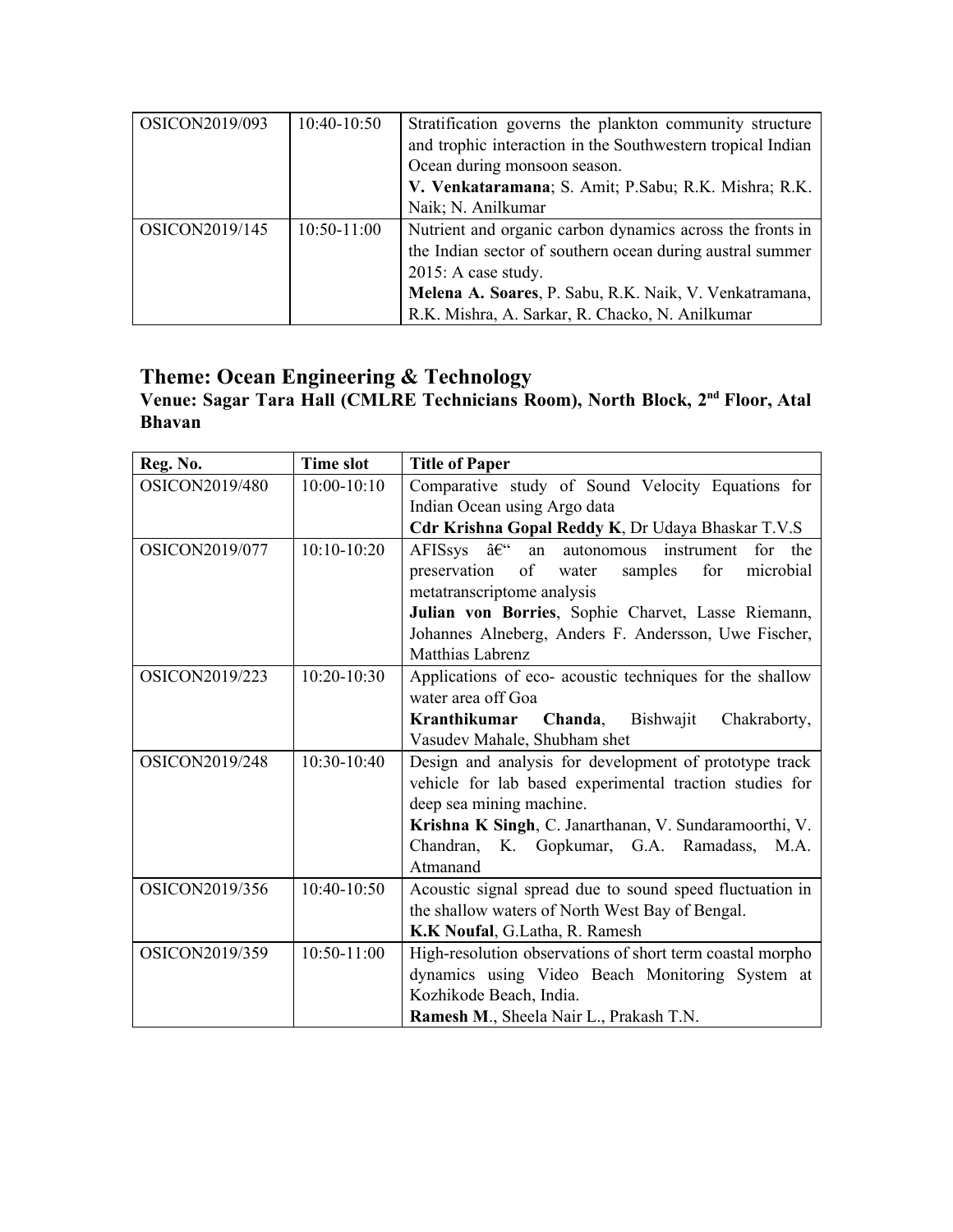## **Theme: Ocean Health**

**Venue: Sagar Paschimi Hall (Scientist Cabin), South Block, 1st Floor, Atal Bhavan**

| Reg. No.                                                                     | <b>Time slot</b> | <b>Title of Paper</b>                                                                                 |  |  |
|------------------------------------------------------------------------------|------------------|-------------------------------------------------------------------------------------------------------|--|--|
| OSICON2019/070                                                               | $10:00-10:10$    | Distribution and sources of particulate organic matter in<br>the Indian mangroves during non-monsoon. |  |  |
|                                                                              |                  | M. H. K. Prasad, D. Ganguly, Singh Gurmeet, R.,                                                       |  |  |
|                                                                              |                  | Paneerselvam, A., Kakolee Banerjee, Yudhistir Reddy, R.                                               |  |  |
|                                                                              |                  | Purvaja, R. Ramesh                                                                                    |  |  |
| OSICON2019/089                                                               | $10:10-10:20$    | Eastern Arabian Sea is a net annual source of CO2 to<br>atmosphere.                                   |  |  |
|                                                                              |                  | Sangeeta M.Naik, G.V.M.Gupta, N.V.Harikrishnachari,                                                   |  |  |
|                                                                              |                  | V.Sudheesh, G.Durga Rao, V.Ranga Rao, M.V.Ramana<br>Murthy                                            |  |  |
| OSICON2019/144                                                               | $10:20 - 10:30$  | Modelling spatio-temporal variability of pH in the coastal<br>waters off Chennai.                     |  |  |
|                                                                              |                  | D. Sathish Kumar, Pradhan U. K, Panda U. S, Pravakar                                                  |  |  |
|                                                                              |                  | Mishra                                                                                                |  |  |
| OSICON2019/225                                                               | 10:30-10:40      | Process-based and Data-based estimates of variable                                                    |  |  |
|                                                                              |                  | community compensation depth for ocean BGC model                                                      |  |  |
|                                                                              |                  | with special reference to Indian Ocean.                                                               |  |  |
|                                                                              |                  | Sreeush M. G, Vinu Valsala, Sreenivas Pentakota, K.V.S.<br>R. Prasad, C. V. Naidu, Raghu Murtugudde   |  |  |
| OSICON2019/276                                                               | 10:40-10:50      | Phosphorus cycling under nearshore hypoxia: A case study                                              |  |  |
|                                                                              |                  | of Alappuzha mud banks, southwest coast of India.                                                     |  |  |
|                                                                              |                  | Dayana Mathew, Gireeshkumar T.R, Udayakrishnan P.B,                                                   |  |  |
|                                                                              |                  | Shameem K, Balachandran K.K                                                                           |  |  |
| OSICON2019/326                                                               | 10:50-11:00      | Evaluation of coupled model-simulated pH for the Bay of                                               |  |  |
|                                                                              |                  | Bengal.                                                                                               |  |  |
|                                                                              |                  | A.P Joshi, R. Roychowdhury, V. Kumar and H.V Warrior                                                  |  |  |
| 1100-1130 Tea time                                                           |                  |                                                                                                       |  |  |
|                                                                              |                  |                                                                                                       |  |  |
|                                                                              |                  |                                                                                                       |  |  |
| 1130-1300 Parallel Sessions (two) and Poster Session                         |                  |                                                                                                       |  |  |
| Poster Session: All posters of Ocean Processes and Geosciences theme will be |                  |                                                                                                       |  |  |
| displayed and concerned participants will visit.                             |                  |                                                                                                       |  |  |

**Poster Award Committee will also visit the posters**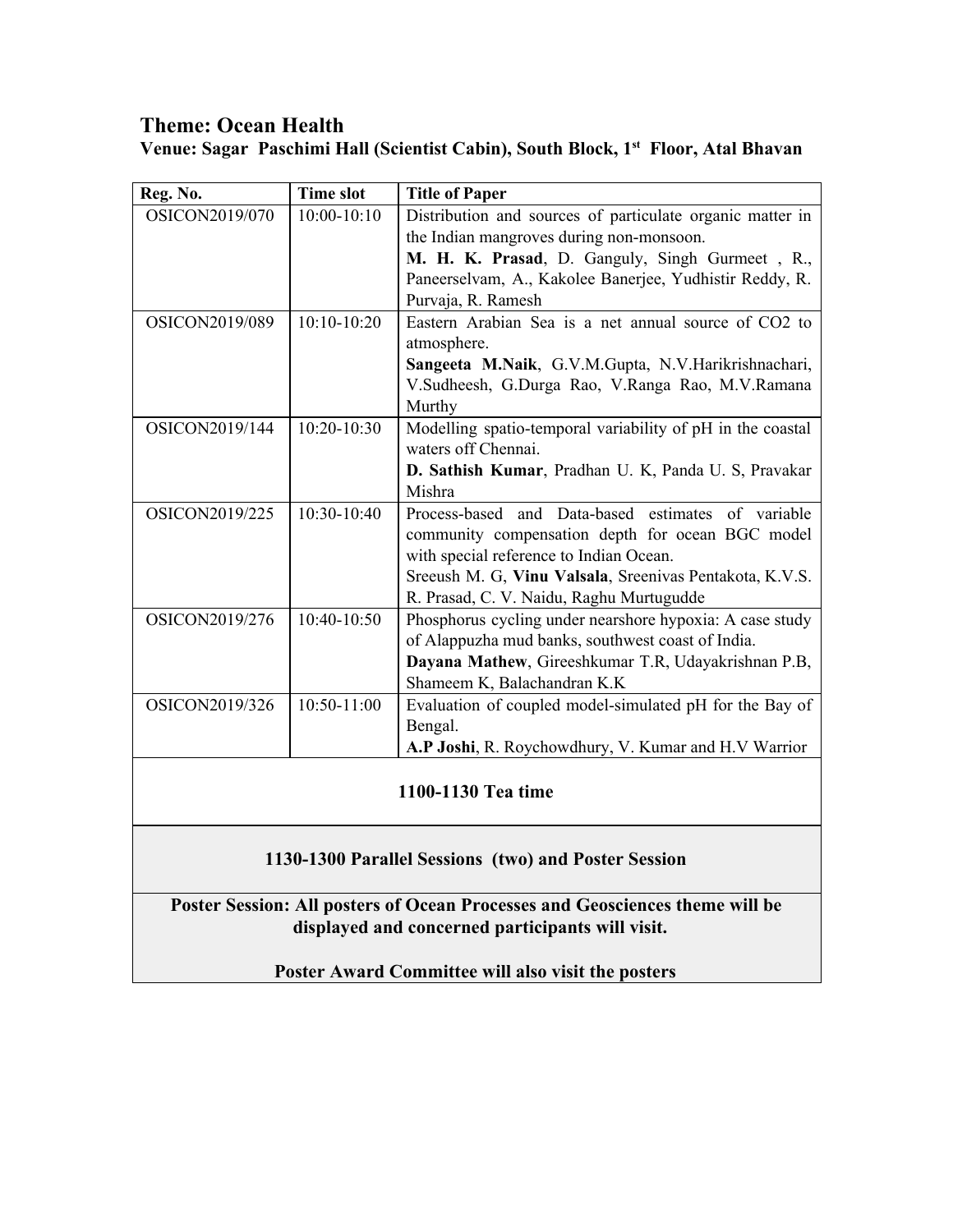## **Theme: Ocean Processes Venue: Sagar Nidhi Hall (Conference Room), South Block, 2nd Floor, Atal Bhavan**

| Reg. No.       | <b>Time slot</b> | <b>Title of Paper</b>                                      |
|----------------|------------------|------------------------------------------------------------|
| OSICON2019/135 | 11:30-11:40      | Wave power off Vengurla - assessment based on              |
|                |                  | measured and reanalysis data (ERA5).                       |
|                |                  | M.M.Amrutha, V.Sanil Kumar                                 |
| OSICON2019/143 | 11:40-11:50      | Simulation of the Indian Ocean shallow meridional          |
|                |                  | overturning circulation: sensitivity to momentum flux      |
|                |                  | and spatial resolution.                                    |
|                |                  | Rahul U. Pai, Anant Parekh, Ananya Karmakar, Jasti S.      |
|                |                  | Chowdary, C. Gnanaseelan                                   |
| OSICON2019/179 | 11:50-12:00      | Tide-surge interaction during Aila cyclone in the          |
|                |                  | northern Bay of Bengal.                                    |
|                |                  | Linta Rose, Prasad K. Bhaskaran                            |
| OSICON2019/311 | $12:00-12:10$    | Estimation of suspended sediments and turbidity along      |
|                |                  | south Kerela coast using satellite images.                 |
|                |                  | Priyaa<br>Kumar<br>Shanmuga<br>S, Basanta<br>Jena,         |
|                |                  | Sundararajan S, Ramana Murthy MV                           |
| OSICON2019/348 | $12:10-12:20$    | Variability of infra gravity waves in the Northern Indian  |
|                |                  | ocean.                                                     |
|                |                  | Glejin<br>Sheela<br>Johnson,<br>L.<br>Nair, Venkatesan     |
|                |                  | Ramasamy, Jossia Joseph K.                                 |
| OSICON2019/373 | $12:20 - 12:30$  | Field Study on Nearshore Hydrodynamics around a            |
|                |                  | Wedge Shape Reef.                                          |
|                |                  | Satya Kiran Raju Alluri, Mohan R, Ram Kumar J, M           |
|                |                  | V Ramana Murthy                                            |
| OSICON2019/376 | 12:30-12:40      | Long-term response of salinity in the upper layers of      |
|                |                  | Bay of Bengal to climatic events.                          |
|                |                  | Anoopa Prasad C., P.V. Hareesh Kumar, K. Jossia            |
|                |                  | Joseph and R. Venkatesan                                   |
| OSICON2019/381 | 12:40-12:50      | Light<br>absorption<br>characteristics<br>and<br>pigment   |
|                |                  | composition of the total particulate matter in the Eastern |
|                |                  | Arabian Sea during summer monsoon.                         |
|                |                  | Shaju S. S., Anupama Raj, Bikram Reddy, Anilkumar          |
|                |                  | Vijayan, G.V.M. Gupta                                      |
| OSICON2019/393 | 12:50-13:00      | Surafce Currents and Wave Measurement during               |
|                |                  | Cyclone TITLI                                              |
|                |                  | Subhashree Sahu, J Rajkumar, Vishal Jain and B. K.         |
|                |                  | Jena                                                       |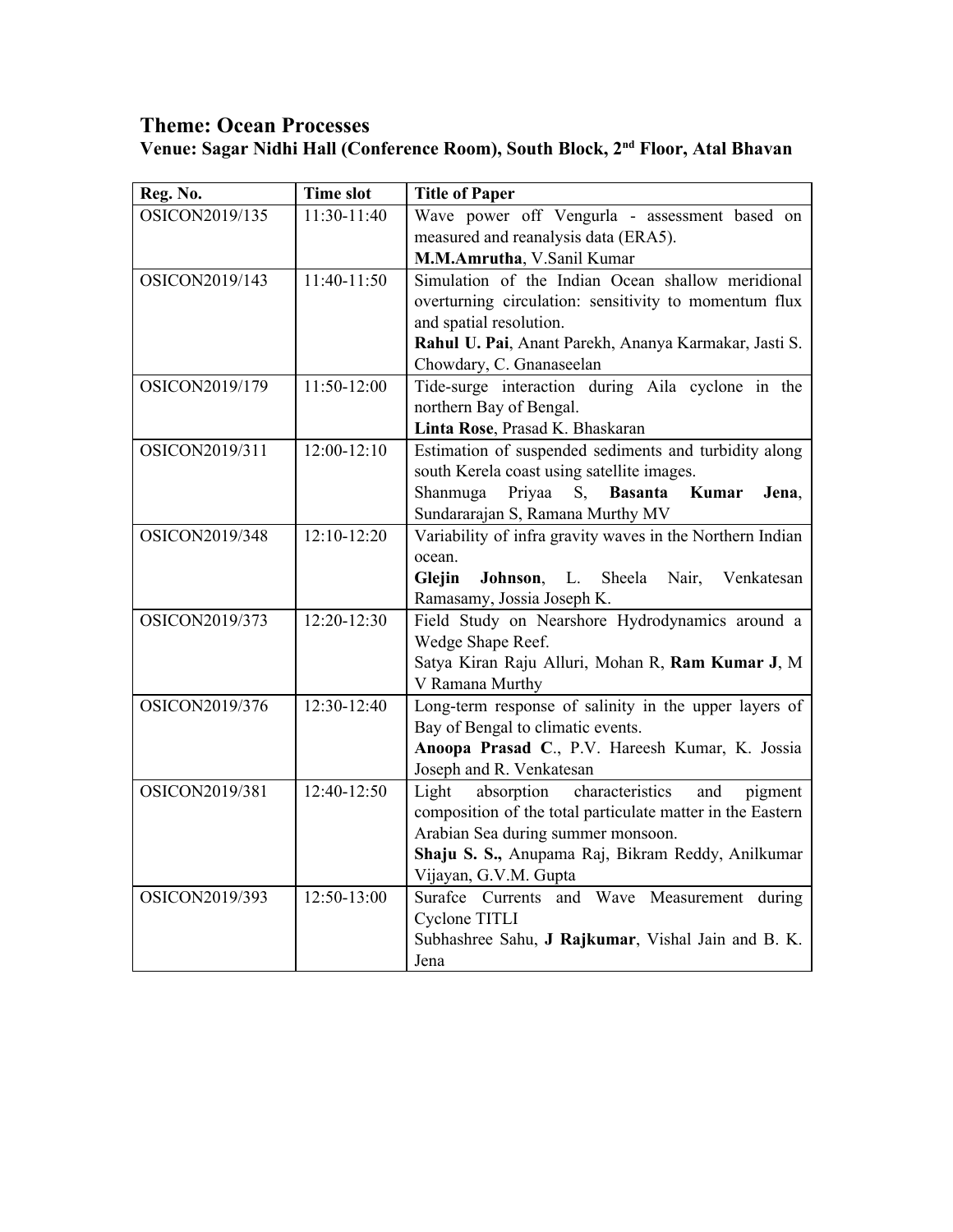| Reg. No.                 | <b>Time slot</b>                  | <b>Title of Paper</b>                                                                   |  |  |  |
|--------------------------|-----------------------------------|-----------------------------------------------------------------------------------------|--|--|--|
| OSICON2019/165           | 11:30-11:40                       | Seasonal water stability influence on chlorophyll                                       |  |  |  |
|                          |                                   | distribution along eastern Arabian Sea.                                                 |  |  |  |
|                          |                                   | Vishnu Narayanan Nampoothiri S., K. Rasheed,                                            |  |  |  |
|                          |                                   | Y.V.B Sarma, and G.V.M Gupta                                                            |  |  |  |
| OSICON2019/175           | 11:40-11:50                       | Latitudinal<br>surface<br>phytoplankton:<br>variation<br>in                             |  |  |  |
|                          |                                   | comparing tropical and Southern Ocean communities.                                      |  |  |  |
|                          |                                   | Ravidas Krishna Naik, Jenson George, Melena A                                           |  |  |  |
|                          |                                   | Soares, Anilkumar N, Bhaskar PV, Rajdeep Roy, Nuncio                                    |  |  |  |
|                          |                                   | Murukesh, Racheal Chacko, Achuthankutty CT                                              |  |  |  |
| OSICON2019/186           | 11:50-12:00                       | Seasonality of Surface Microzooplankton off Goa,                                        |  |  |  |
|                          |                                   | Eastern Arabian Sea.                                                                    |  |  |  |
|                          |                                   | Jhimli Mondal, C.R. Asha Devi, Bikram Reddy, Vishnu                                     |  |  |  |
|                          |                                   | Narayanan Nampoothiri S., G.V.M. Gupta, M. Sudhakar                                     |  |  |  |
| OSICON2019/258           | $12:00-12:10$                     | Biophysical response of phytoplankton to freshwater                                     |  |  |  |
|                          |                                   | influx in the nearshore waters of Kochi, southwest coast                                |  |  |  |
|                          |                                   | of India                                                                                |  |  |  |
|                          |                                   | Santhi Krishnan, S., Jyothibabu, R., Albin K Jose,                                      |  |  |  |
|                          |                                   | Karnan, C., Fahad Fathin, Camey Monica Furtado,                                         |  |  |  |
|                          |                                   | Gireesh Kumar T. R                                                                      |  |  |  |
| OSICON2019/328           | $12:10-12:20$                     | Does increasing sampling frequency extract better                                       |  |  |  |
|                          |                                   | ecological information of coastal-marine systems:                                       |  |  |  |
|                          |                                   | perspectives from studies conducted in Uruguay and                                      |  |  |  |
|                          |                                   | India?.                                                                                 |  |  |  |
|                          |                                   | <b>Sourav Paul</b>                                                                      |  |  |  |
| OSICON2019/329           | 12:20-12:30                       | Distribution of phytoplankton pigment from<br>the                                       |  |  |  |
|                          |                                   | sediment and water column from the Paradip port (east                                   |  |  |  |
|                          |                                   | coast of India) ecosystem.                                                              |  |  |  |
|                          |                                   | Sathish K, JS Patil, AC Anil                                                            |  |  |  |
| OSICON2019/330           | 12:30-12:40                       | Spatial heterogeneity in the zooplankton ecology and                                    |  |  |  |
|                          |                                   | community structure in estuaries along the west coast of                                |  |  |  |
|                          |                                   | India.                                                                                  |  |  |  |
|                          |                                   | Kusum Komal Karati, Asha Devi CR, Vineetha G,                                           |  |  |  |
|                          |                                   | Harikrishnachari NV, Sudheesh V, Thasneem N,<br>Kumaraswami M                           |  |  |  |
|                          |                                   |                                                                                         |  |  |  |
| OSICON2019/382           | 12:40-12:50                       | Distribution<br>Diversity<br>and<br>of<br>Species<br>Patterns                           |  |  |  |
|                          |                                   | Phytoplankton along Netravathy Gurupura Estuary.<br>Ratheesh Kumar M and Anoop Krishnan |  |  |  |
|                          |                                   |                                                                                         |  |  |  |
|                          | 12:50-13:00<br><b>Discussions</b> |                                                                                         |  |  |  |
| Lunch break: 1300 - 1400 |                                   |                                                                                         |  |  |  |
|                          |                                   |                                                                                         |  |  |  |
|                          |                                   |                                                                                         |  |  |  |

#### **Venue: Sagar Anveshika Hall (Data Center), South Block, 2nd Floor, Atal Bhavan**